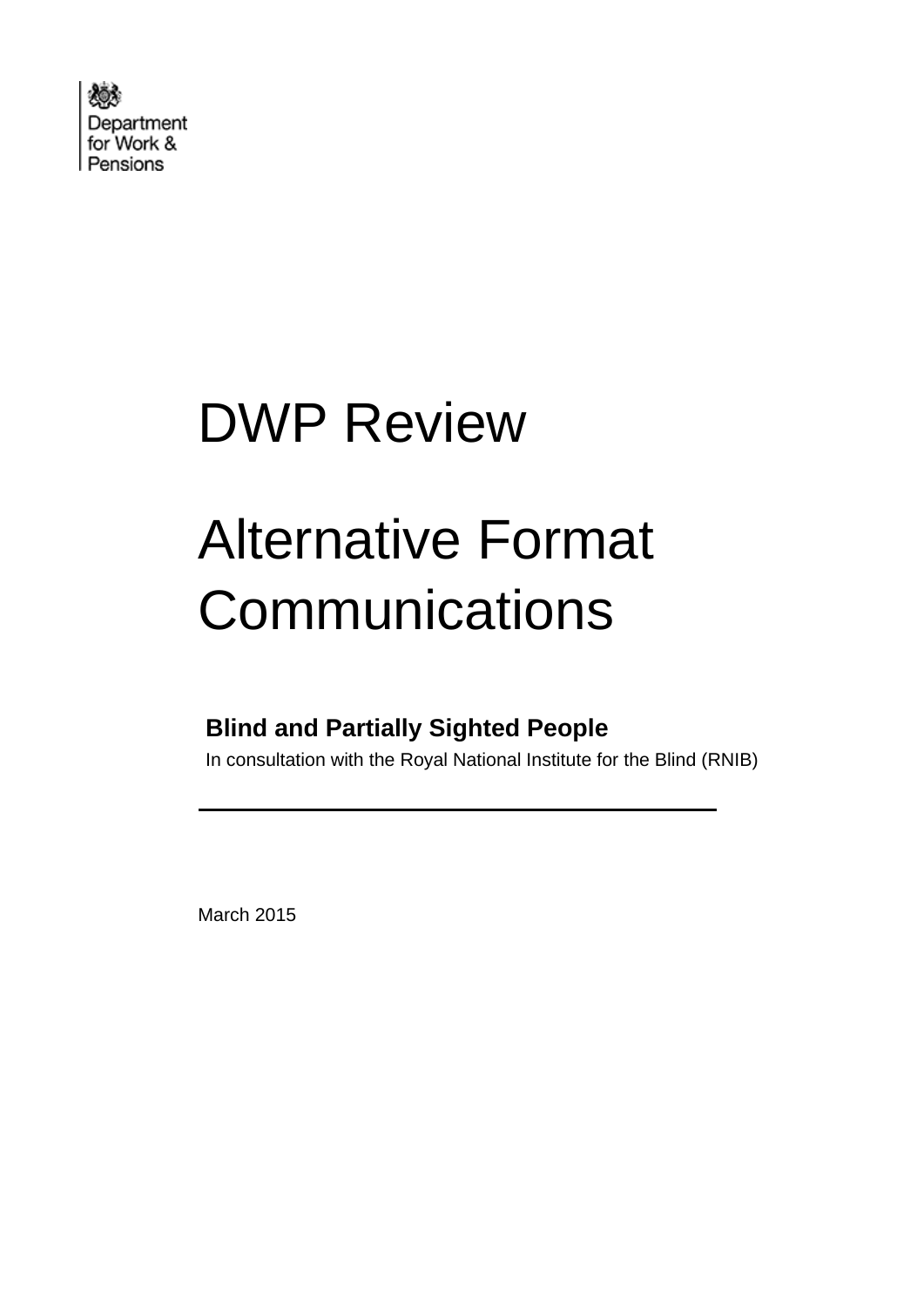## **Contents**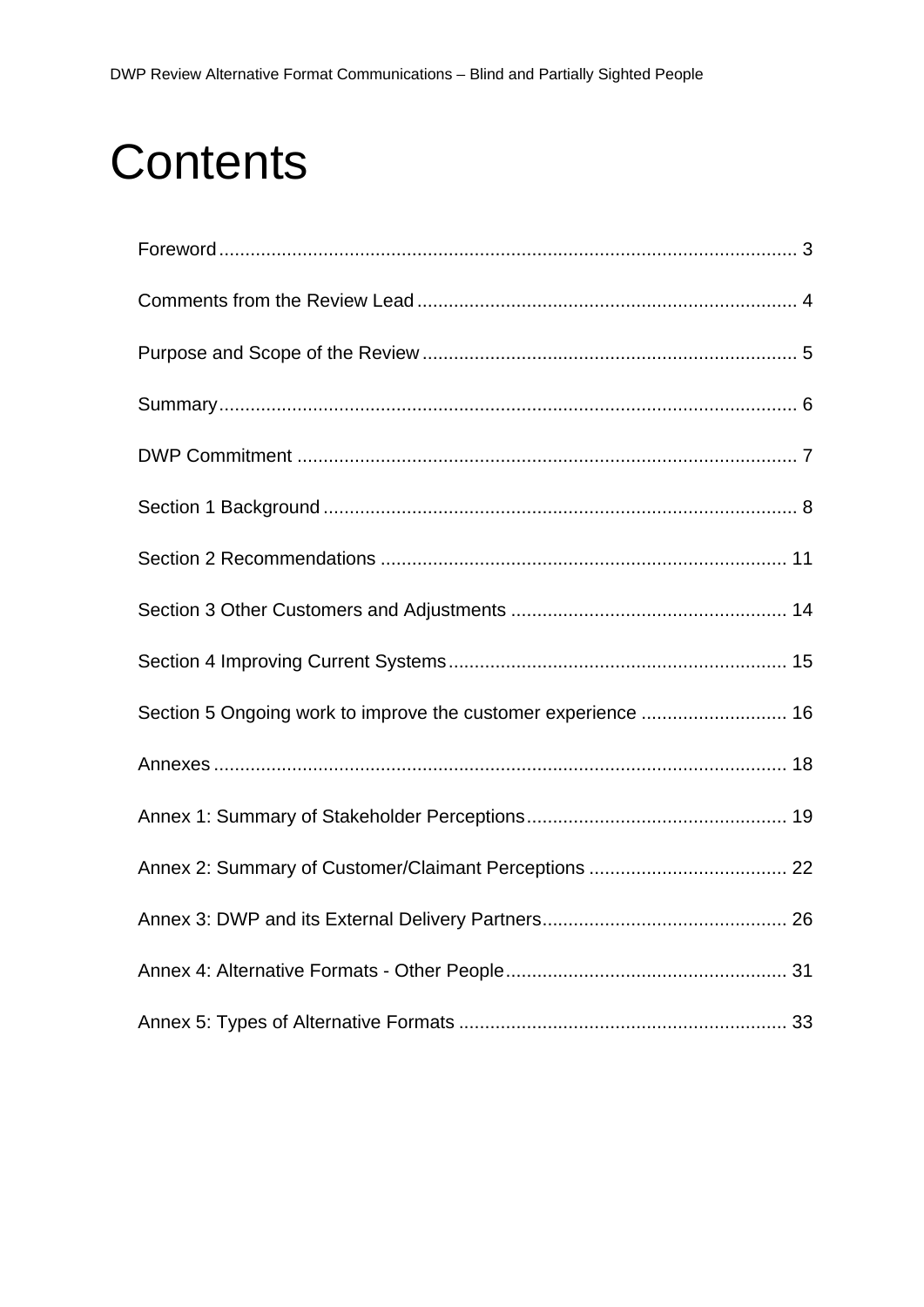# <span id="page-2-0"></span>Foreword

The Department for Work and Pensions is currently rolling out a wide-ranging programme of Welfare Reform to transform and modernise its services. It is vitally important that information about our services is accessible to all and that we treat people fairly and equally. This includes making reasonable adjustments to meet the needs of all our claimants or customers who have a disability as defined by the Equality Act 2010.

Our customers and their representative groups have told us that we don't always get it right and some of our customers, particularly those who are blind or partially sighted, have experienced difficulties accessing services. In response, we commissioned this review to assess the current processes for providing communications in Alternative Formats, specifically focussing on this group. This review has looked at the provision of Braille, Large Print and Audio and the use of Email when communicating with blind and partially sighted people and it recommends improvements to services in this area. Providing communications to disabled people in a format they need is essential to help them access the support they need when they need it.

I have been monitoring the review closely and I welcome its key recommendation: the creation of a Central Team of accessibility experts to provide Alternative Format Communications where they are needed. This will need to be fully tested to ensure it works properly for our customers and the Department. In the meantime, we will continue to take steps to improve current processes, for example by raising awareness of our people.

I would also like to take the opportunity to thank our stakeholders and partners and specifically the Royal National Institute for the Blind for their assistance and support throughout the review.

Rt Hon Mark Harper MP Minister for Disabled People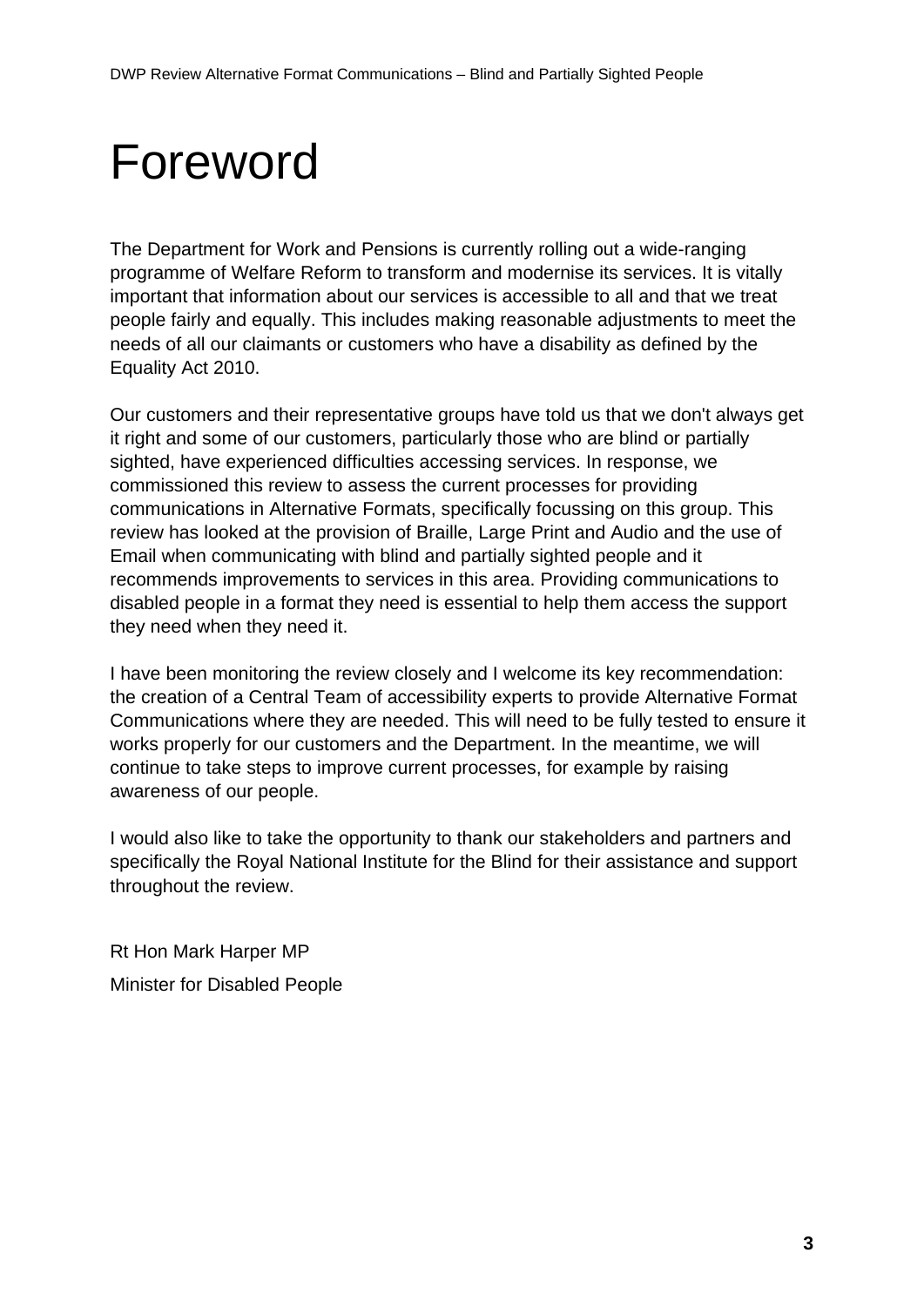# <span id="page-3-0"></span>Comments from the Review Lead

The Equality Act 2010 creates a legal duty to make reasonable adjustments for disabled people when providing a service to the public or exercising public functions. This requirement is anticipatory and organisations should not wait until a disabled person wants to use a service before considering the type of reasonable adjustment to make. A reasonable adjustment is a change to a physical feature, environment or the way things are done to make sure that a disabled person is not put at a substantial disadvantage compared to a non-disabled person. In addition the public sector equality duty under that Act requires all public authorities to have due regard to the need to advance equality of opportunity for disabled people, including by removing or minimising disadvantages which they face and taking steps to meet their particular needs.

I would like also like to thank the Royal National Institute for the Blind for their support throughout this review. Their engagement and help has been critical in better understanding the challenges faced by those who need adjustments. Also I would like to thank the external charities and DWP partners who supported the review.

I would also like to thank my small review team who worked diligently on this review, investigating and testing the guidance and procedures from request to delivery for over twenty different DWP benefits.

Jon O'Donnell March 2015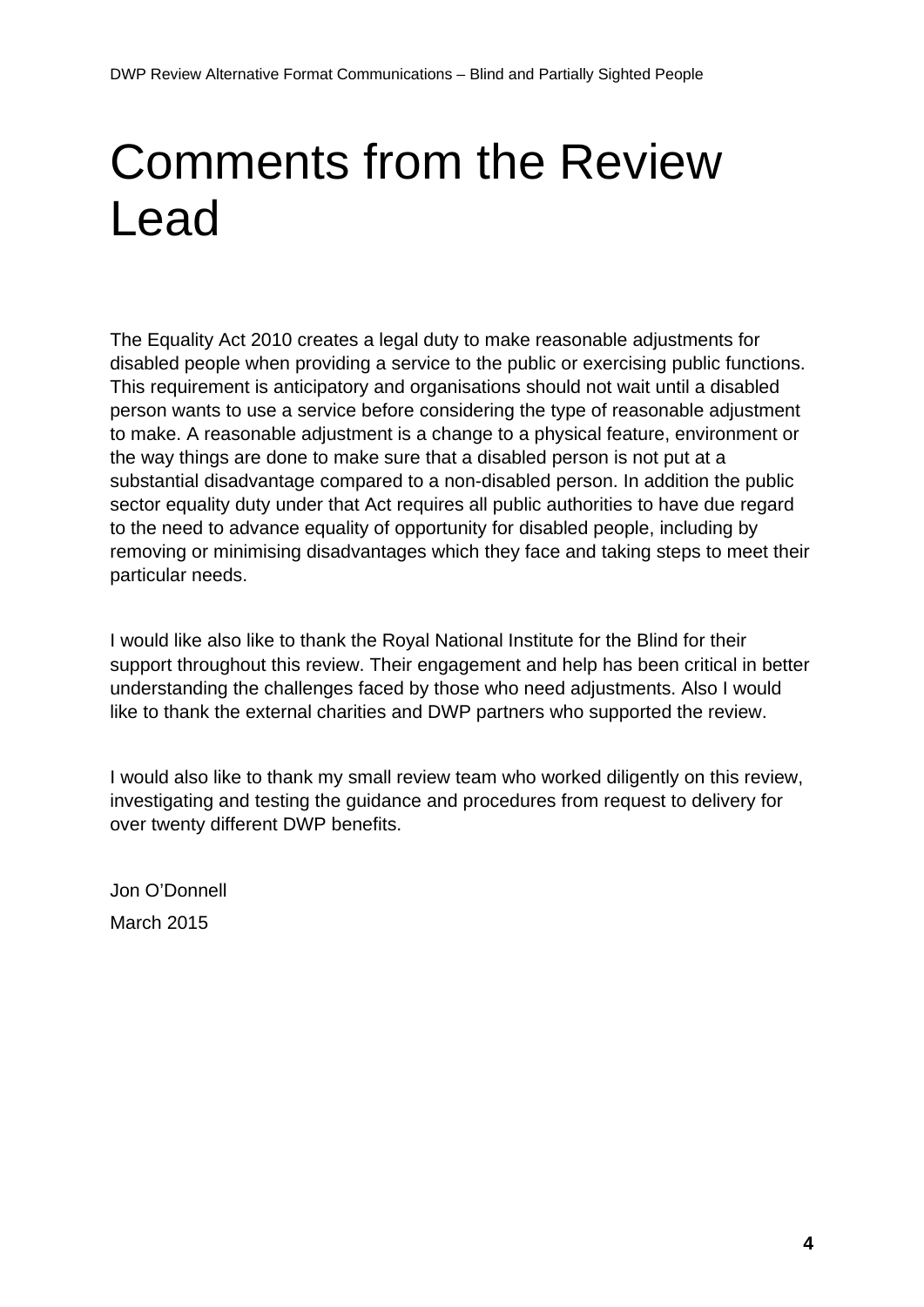# <span id="page-4-0"></span>Purpose and Scope of the Review

- Review, map and test current policies, processes and procedures for implementing Alternative Format requests from DWP customers and claimants across DWP business arms.
- Review staff awareness, across DWP, of the current policies, procedures and processes.
- Consult with external organisations who work with or represent those with visual impairments.
- Consult with visually impaired DWP claimants who currently access our services.
- Make recommendations to improve DWP Alternative Format Communications based on the findings of the review.
- Reduce the risk of errors and in turn reduce associated costs of putting things right including the need for rework and repeating work, also the costs of compensatory payments where customers have experienced a financial loss as a result.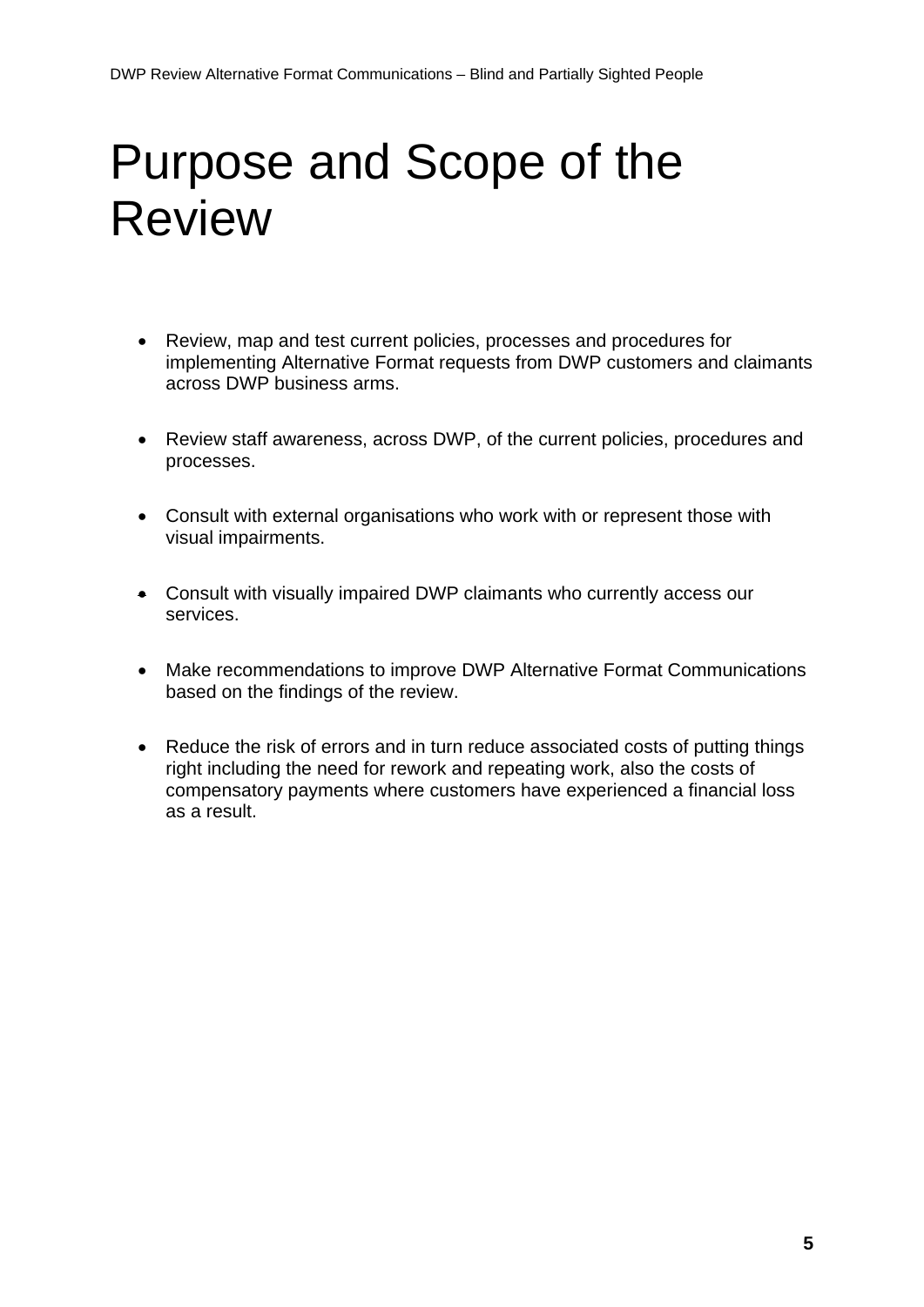# <span id="page-5-0"></span>**Summary**

### Introduction

The review conducted extensive research into the current provisions of Alternative Format Communications across DWP. Although the review scope was limited to how DWP Alternative Format Communications may impact those who are blind or partially sighted, the review does lightly touch on other people who may need adjustments who would also benefit from the recommendations made in this review.

- 1) This review investigated the current provision of Alternative Format communications across DWP's delivery arms including Benefit Delivery, Work Services and Contact Centres and considered the processes used by some of our partners such as Disability Assessors and Work Programme Providers.
- 2) DWP delivers a complex and varied service, delivering benefit processing, jobseeking support and also support to employers and those in receipt of state retirement pension. The Department services a wide age spectrum, providing benefits and support to almost every age group.

### **Recommendation 1**

DWP tests a 'Proof of Concept' pilot (further details are on page 11) which will test the process, procedures and requirements of a central team to deliver communications in Alternative Formats. This 'Proof of Concept' needs to be tested on a benefit that will give a realistic assessment of the practicalities of a central team and which customers who need adjustments are more likely to claim.

### **Recommendation 2**

If after conducting feasibility, cost and risk assessments it is not possible to make progress towards having one central team delivering Alternative Formats, then further work will be required to improve the current systems. Further details of these contingency arrangements are set out on page 12. Many elements of this secondary recommendation can also be explored alongside the primary recommendation.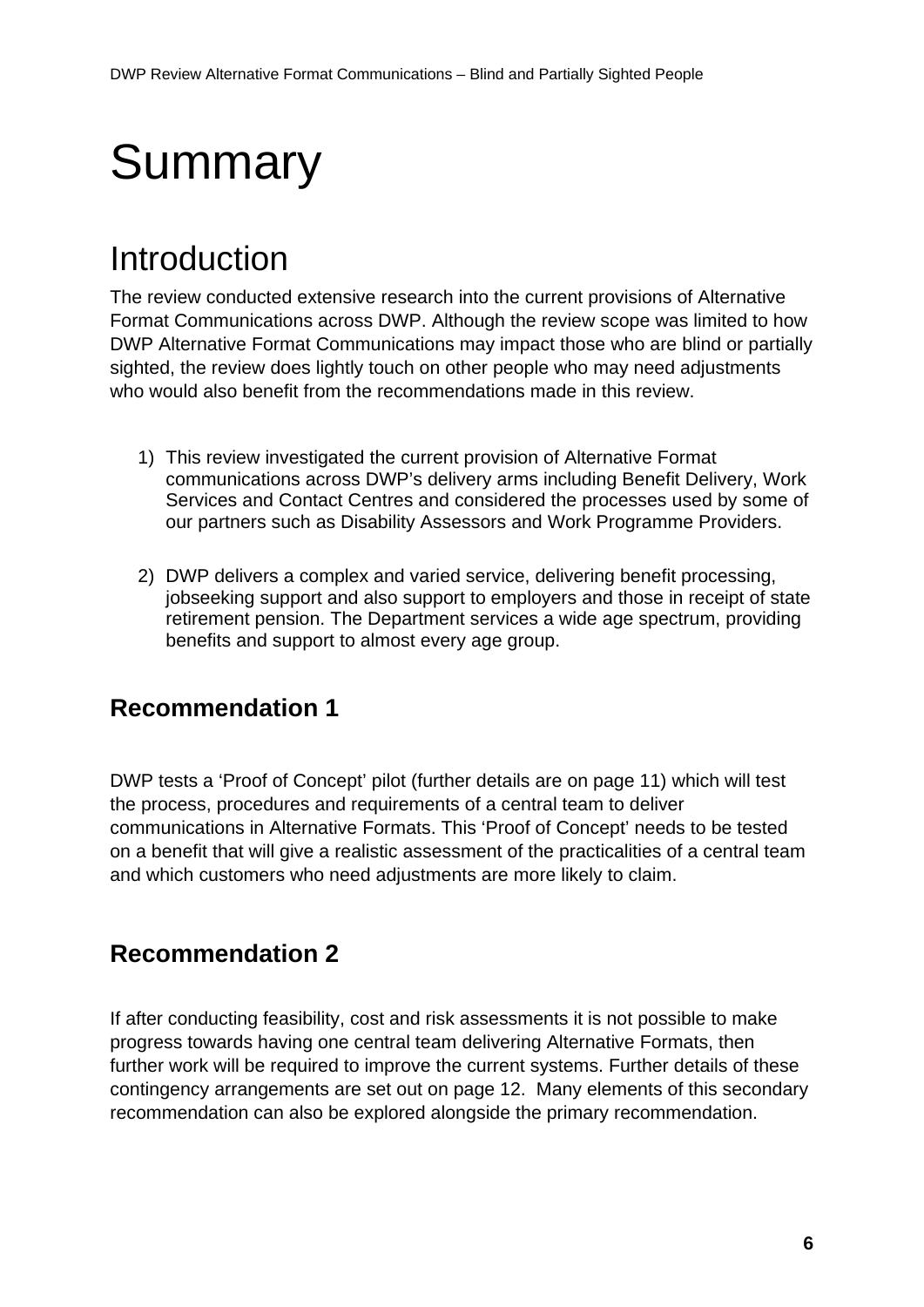## <span id="page-6-0"></span>DWP Commitment

- 1) DWP is committed to exploring Recommendation 1 (page 11), which is supported by the Minister of State for Disabled People, as the preferred way forward.
- 2) DWP will test a 'Proof of Concept' project by setting up a central team for Alternative Formats, with an aspiration to do so by the end of the third quarter of 2015.
- 3) This is an aspiration as we have to secure funding from the budget during a time of constraint before we can confirm a 'Proof of Concept' launch date.
- 4) The benefit that is identified to test the 'Proof of Concept' will be dependent on the outcomes of the Change Feasibility Assessment and other operational factors, but we will select a benefit that provides the most realistic assessment for the proof of concept.
- 5) We will work closely with RNIB and other external partners on the development of and the launch of any trial and share the outcomes of that trial, and we will work together to improve both the customer and/or claimant experience of those people who need reasonable adjustments in the manner in which information is provided.
- 6) We will continue to work to improve our communications and how we make adjustments for our customers to improve accessibility to information.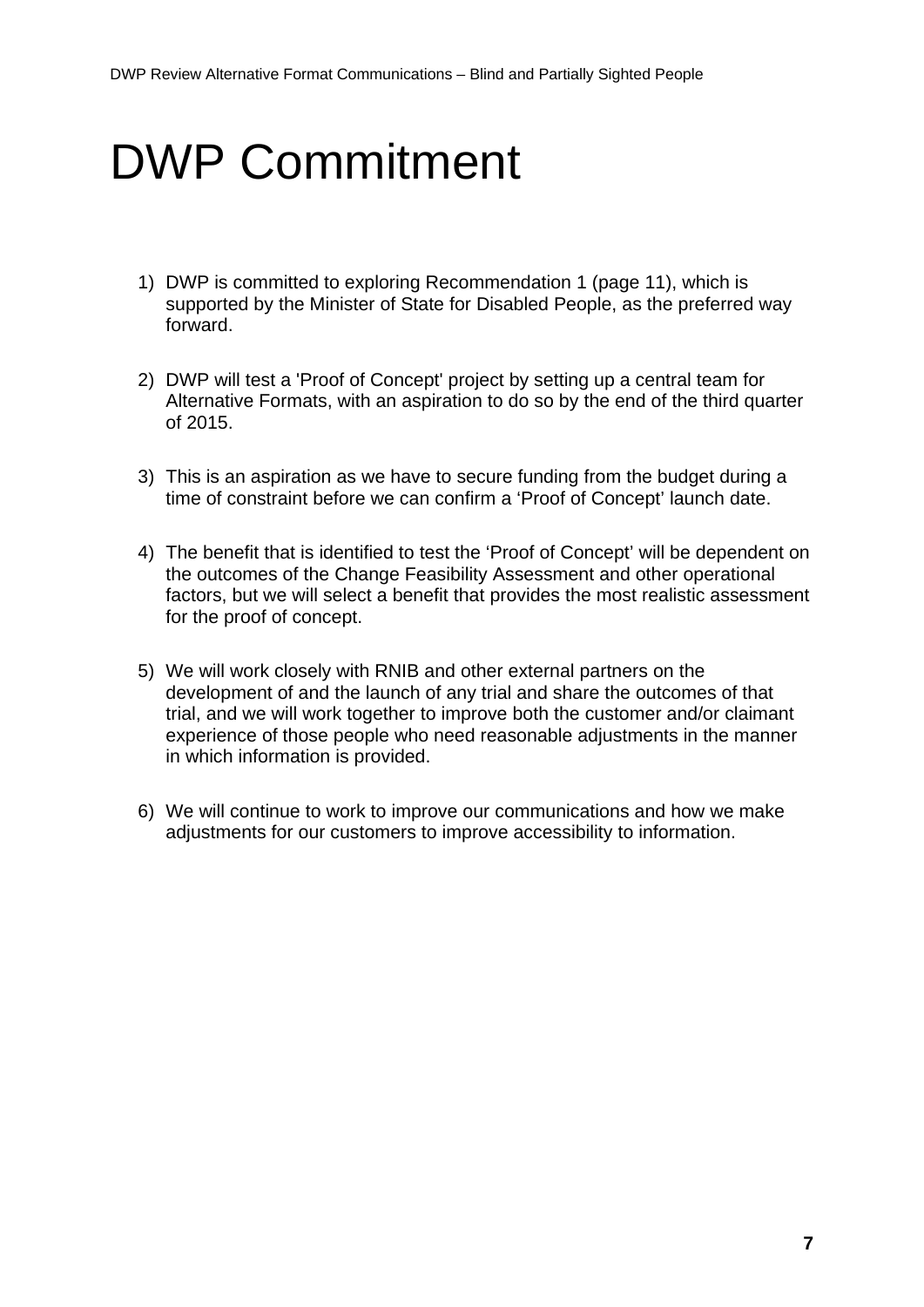## <span id="page-7-0"></span>Section 1 Background

- 1) DWP is responsible for welfare, pensions and child maintenance policy. As the UK's biggest public service department, it administers the State Pension and a range of working age, disability and ill health benefits to over 22 million claimants and offers employment support to a wide and diverse range of customer groups.
- 2) In the course of its business, the Department issues millions of communications each year. On occasions we get things wrong in providing adjustments, and this can have an impact on the Department's customers and on its own resources through potentially unnecessary re-work to put things right.
- 3) In 2013, DWP identified some commonality in the complaints received relating to Alternative Format communications for the Blind and Partially Sighted.
- 4) An examination of those complaints by the Social Justice Team indicated that there may be issues with the quality, consistency and accessibility of Alternative Formats across some DWP Benefits. During the review Employment Support Allowance, Pensions and Jobseeker's Allowance figured significantly as areas that had received complaints. This also identified the need to improve data recording, and the monitoring of adjustments made, to improve our success in identifying and anticipating the needs our customers for reasonable adjustments in the way we communicate. This requirement has been considered in Recommendation 2 (Contingency Arrangements on page 12) with regard to improvements to the current service.
- 5) The review has found strong evidence identifying opportunities to improve the current service delivery for this customer group. The review found that areas of the Alternative Format process that DWP has in place to identify, address and consistently provide these communications could be improved. The points below highlight the areas that could be improved. In particular the review found:
	- a. DWP do not consistently or routinely, across all benefits, ask about Alternative Format communication requirements.
	- b. There is not a consistent approach to recording Alternative Format requirements on DWP's IT systems.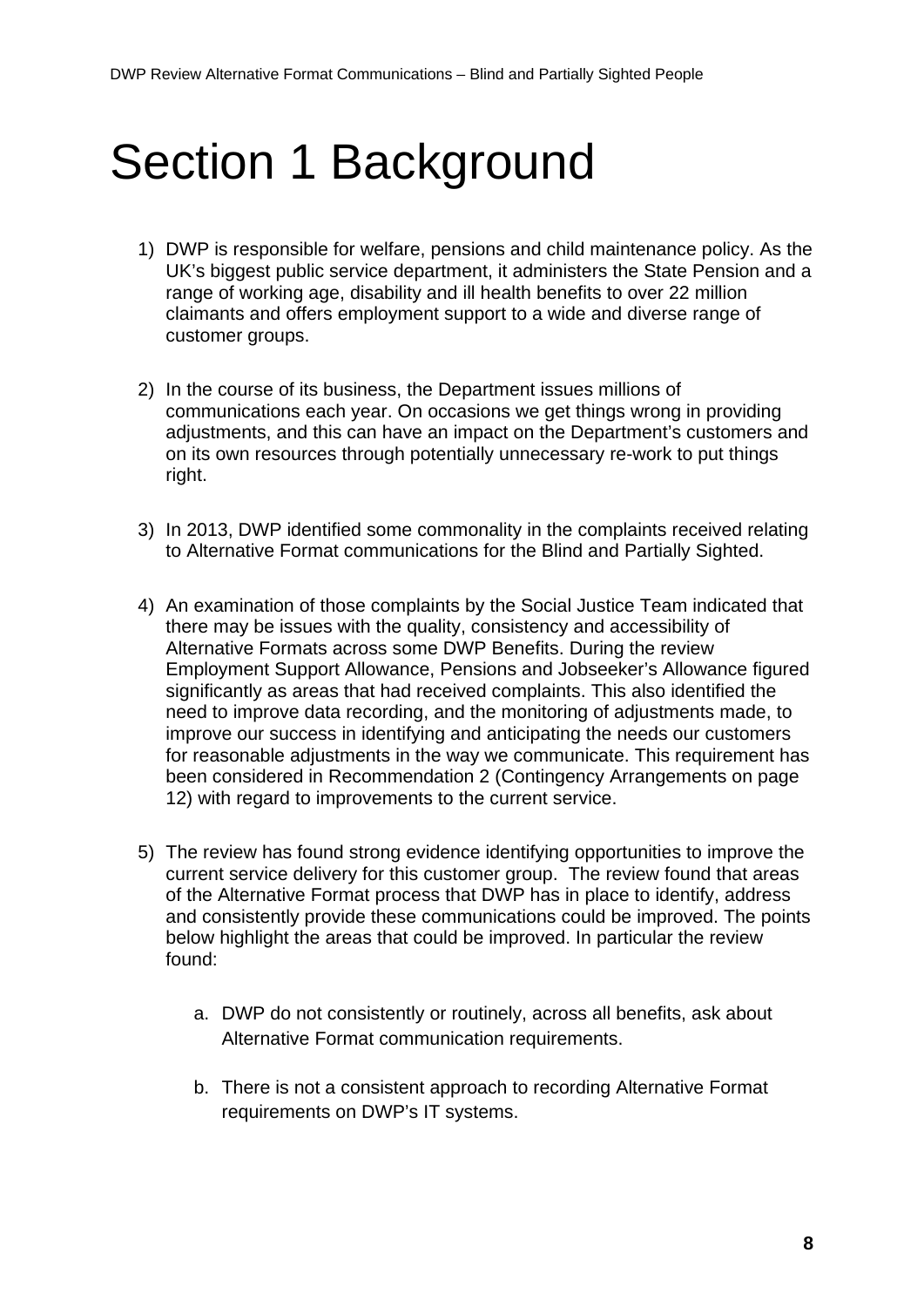- c. When Alternative Formats are recorded there is no alert system to automatically highlight to subsequent users that Alternative Format communications have been agreed with the customer.
- d. There is sometimes inconsistent knowledge of, and/or confusion around, the processes to follow to supply letters, forms and leaflets in Alternative Formats because each IT benefit system has small variations in how to put in place the adjustment. This can lead to errors and on some occasions cause delays.
- e. Internal guidance to support staff in delivering a consistent quality service is either not complete or is missing sections of the guidance and as new systems have been launched some guidance is no longer fit for purpose.
- f. Regular review and training in awareness of DWP's statutory duties with regard to making reasonable adjustments offers opportunities to improve staff handling of our customers' problems.
- g. Clerical Handling Handovers between different benefits with regard to customers' Alternative Format adjustments could be improved.
- h. There is a need to improve the retention of staff trained to deliver the adjustments across DWP or improved succession planning for when staff move on.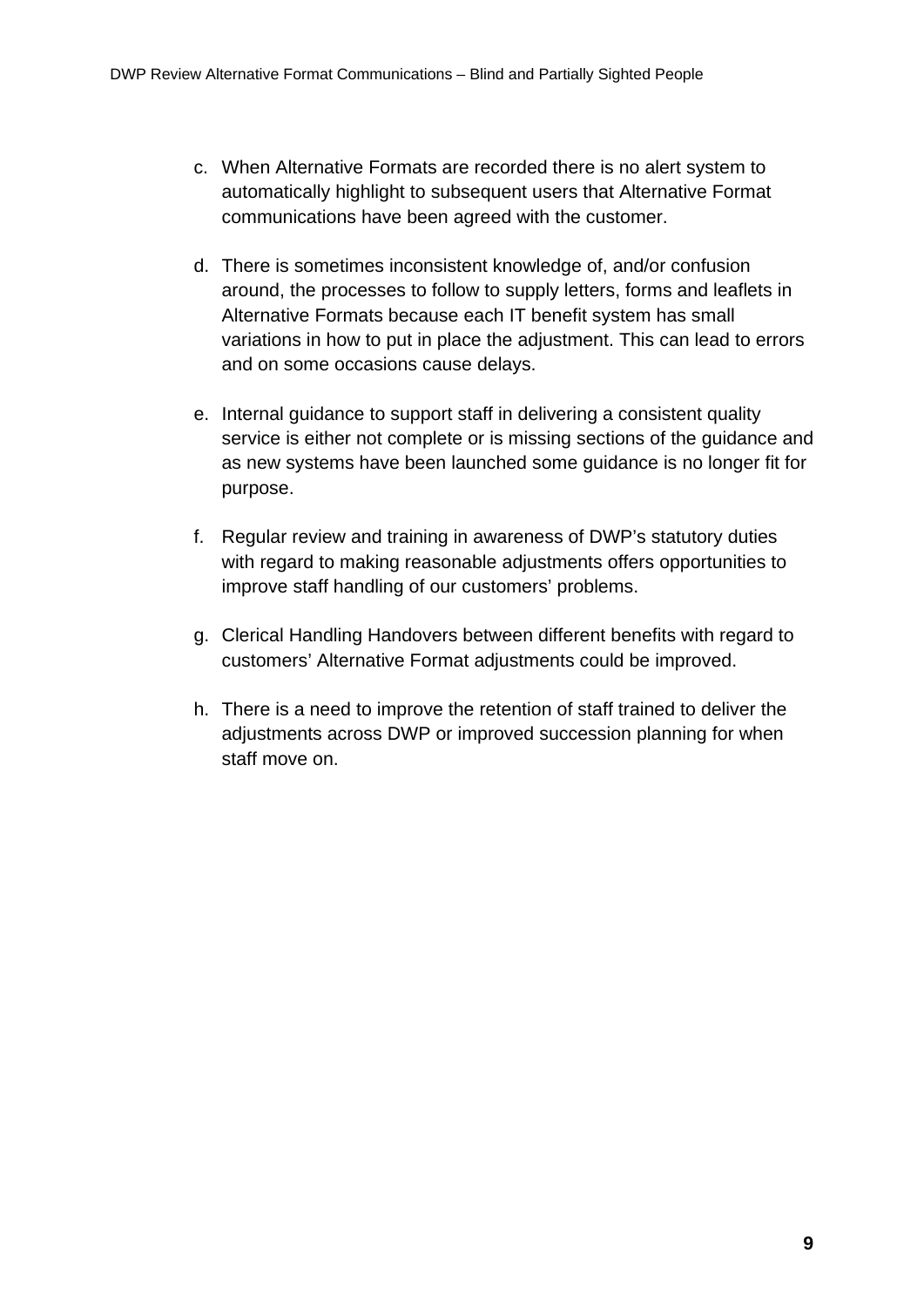## Information on DWP Policies and Systems

- 6) However, DWP has given, and continues to give, significant time and resources to Disability Awareness. It has teams dedicated to this and has published internal guidance to raise awareness of the Equality Act 2010 and the Public Sector Equality Duty.
- 7) To ensure that staff are aware that email can be used as a reasonable adjustment we have updated our Emailing policy guidance for staff (October 2014), making it clear that emailing correspondence is acceptable as a reasonable adjustment for disabled customers and the necessary steps staff need to take to achieve this. This information has also been fully communicated to staff who engage with customers via a number of DWP communication channels whether by phone, letters or face to face.
- 8) The primary issues identified within the review come from the difficulty in combining legacy benefits with newer IT systems. These newer systems have significant improvements that do allow in some cases automatic Large Print and also allow the user to record an Alternative Format need. But the links between the old legacy benefits and the new benefits and/or claim processes give rise to avoidable errors and the recommendations in this review are targeted to achieving an improvement in this area.
- 9) The range and variety of benefits and services delivered by DWP are reflected in a range of slightly different processes for responding to and making reasonable adjustments to communications for claimants. The variety of IT systems utilised to record and process benefit claims along with the variety of methods available to make a claim to the benefits mean that there is little standard practice or procedure in place, which complicates the process of adjustment when locally delivered in each site.
- 10)The Alternative Format service offered by DWP can vary from benefit to benefit and from delivery site to delivery site across all Contact Centres, Benefit Centres and Jobcentres and greatly depends on the training and experience of the staff member with whom the customer first makes contact.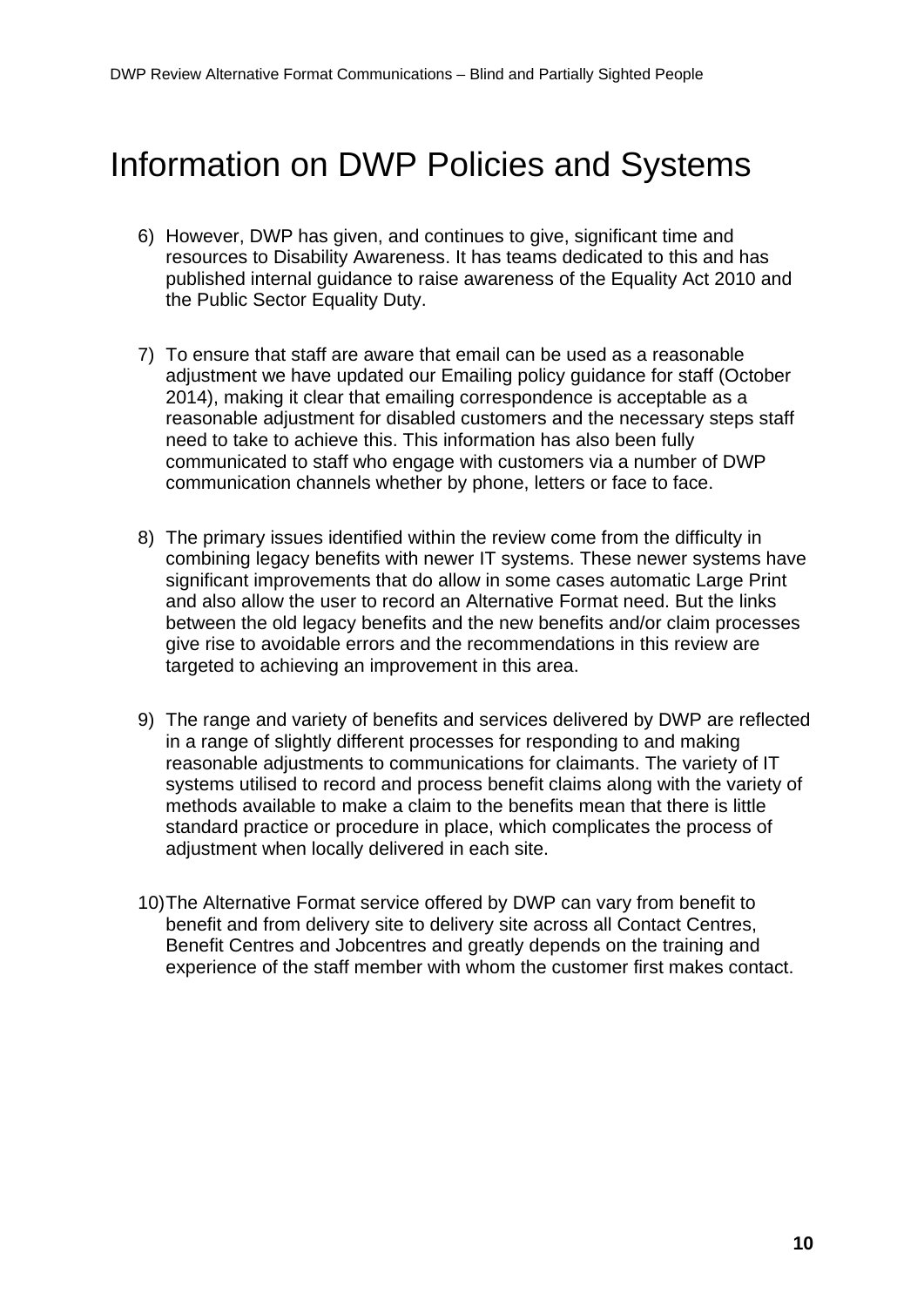# <span id="page-10-0"></span>Section 2 Recommendations

### Recommendation 1

### **Proof of Concept – Central Team for Alternative Format communications**

- 1) The entire process of managing Alternative Format communications should be under one DWP business strand and one area of overall management responsibility.
- 2) This would improve the clarity and vision of staff to improve the consistency of the management and interaction with disabled people and enable clearer messages to all parts of the DWP business structure.
- 3) This centralisation of the process should reduce the need for hundreds of key people to be trained in all aspects of the Alternative Format service and will over time improve the consistency of the process. Additionally it should reduce complaints and the need to correct failures to make the adjustments which cost the Department significant time and resources in 'rework'.
- 4) The current approach may be seen as a 'Failure Demand System' in that, when DWP does on occasions get things wrong, not only does it cause upset and distress to some of the most vulnerable customers it serves but it also creates additional demand upon DWP, costing time and money to put things right.
- 5) We considered that as there are up to 140,000 customers with a sight condition claiming DWP Benefits we needed to put into context the current volumes of issues identified. However, the review has identified clear opportunities for improving our current systems and processes and they are highlighted in the recommendations in this review.
- 6) A single central team managing the process could bring significant benefits that include:
	- a. Improved quality and consistency of service and lower costs compared to trying to implement or improve the current system.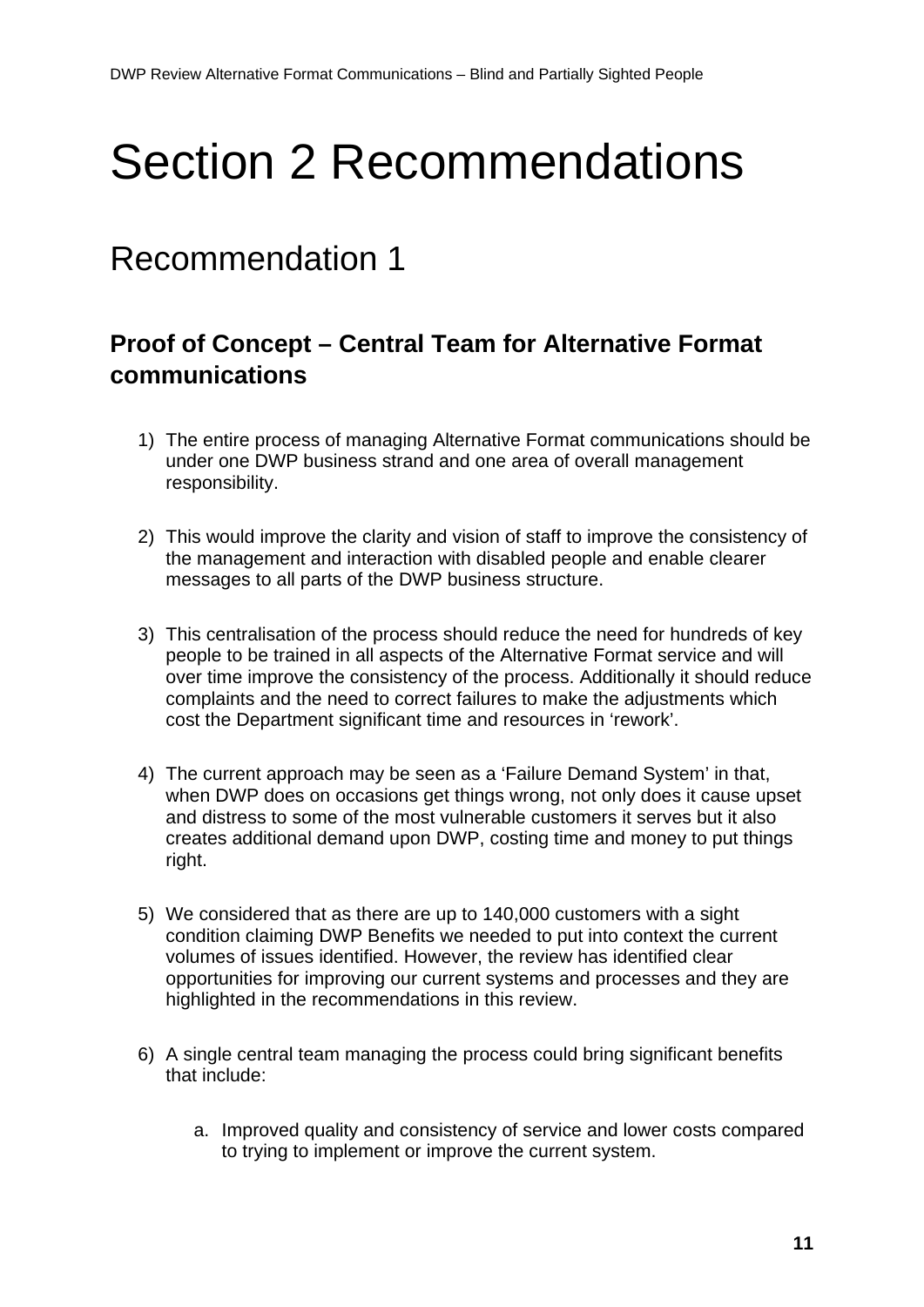- b. Improving the referral process for DWP to enable adjustments to be identified and referred to the central team quickly. This should lead to reductions in complaints and then rework and the associated costs.
- c. Consistency of delivery during significant change as new systems like Universal Credit and State Pension changes take effect.
- d. Drawing on all the best practice from across DWP.
- 7) They would also be able to offer consistency of service as the DWP moves through significant change programmes to its online accessibility of services. With Universal Credit and State Pension moving to preferred online channels, the central team will be able to offer a consistency of service and work with the new online provision to move those customers who do have accessibility software onto the online services being offered by Universal Credit and State Pension.

### Recommendation 2

#### **Contingency Arrangements**

1) If after conducting detailed feasibility, cost and risk assessments it is not possible to make progress towards having one central team delivering Alternative Formats, then further work will be required to improve the current systems.

This work could include:

- i. Training at least one person for every office in Alternative Formats. This includes planning for absences, and therefore additional staff will need to be trained.
- ii. Continue to review and where necessary rewrite the Alternative Format Guidance. Work towards putting all guidance in one location on the internal intranet.
- iii. Review and improve the handover processes between Contact Centres, Benefit Centres and Jobcentres.
- iv. As and when feasible, introduce centralised data recording for all Alternative Format requests and the adjustments made, to better understand our customer needs and use this information to improve changes to the service for the future.
- v. Continue to Improve Alternative Format Communications awareness training for all staff.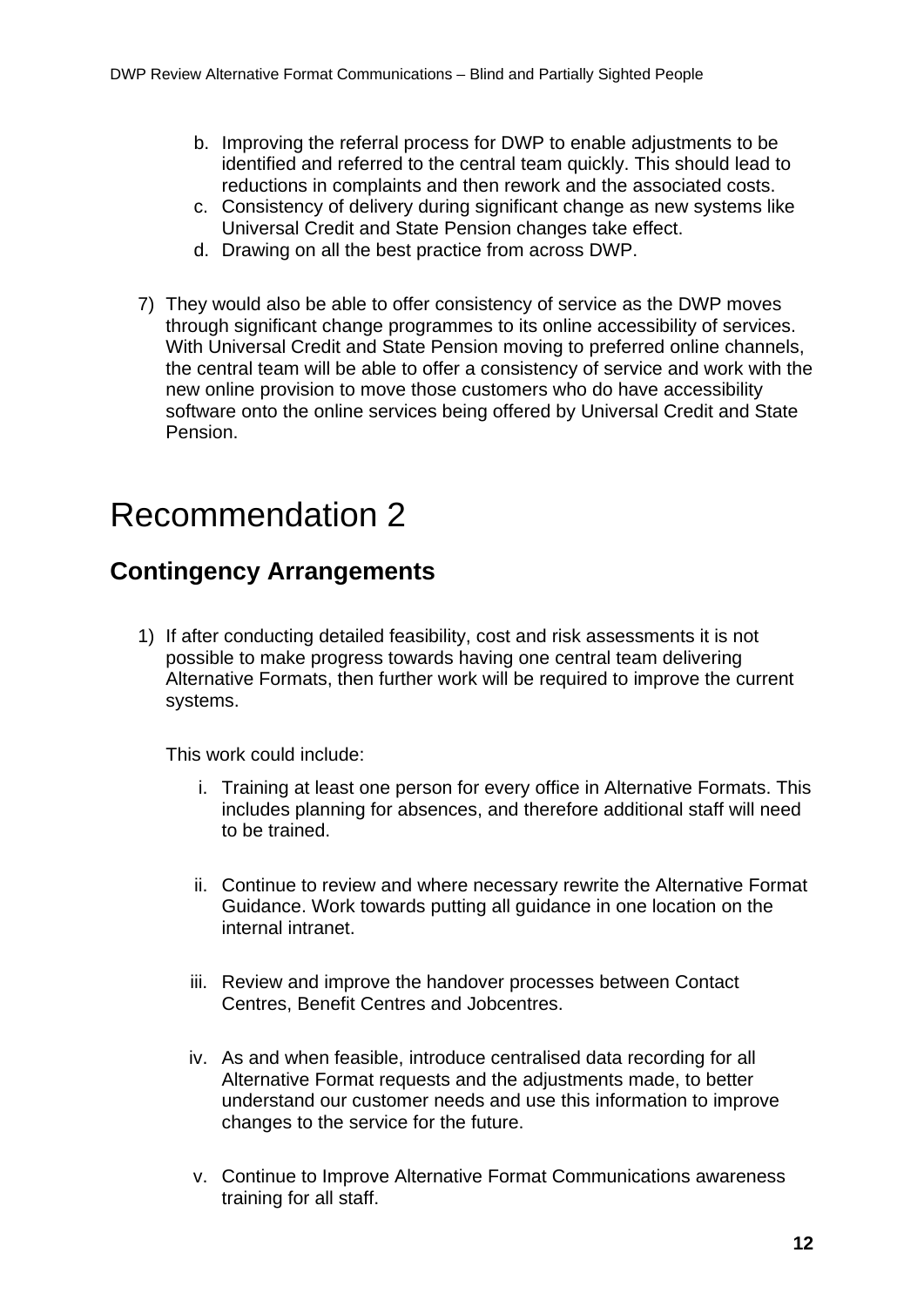2) Of course, many elements of this secondary recommendation are not mutually exclusive with the proposal for a centralised team. We will therefore continue to actively explore what additional improvements can be made alongside the primary recommendation to the service we offer customers who need adjustments.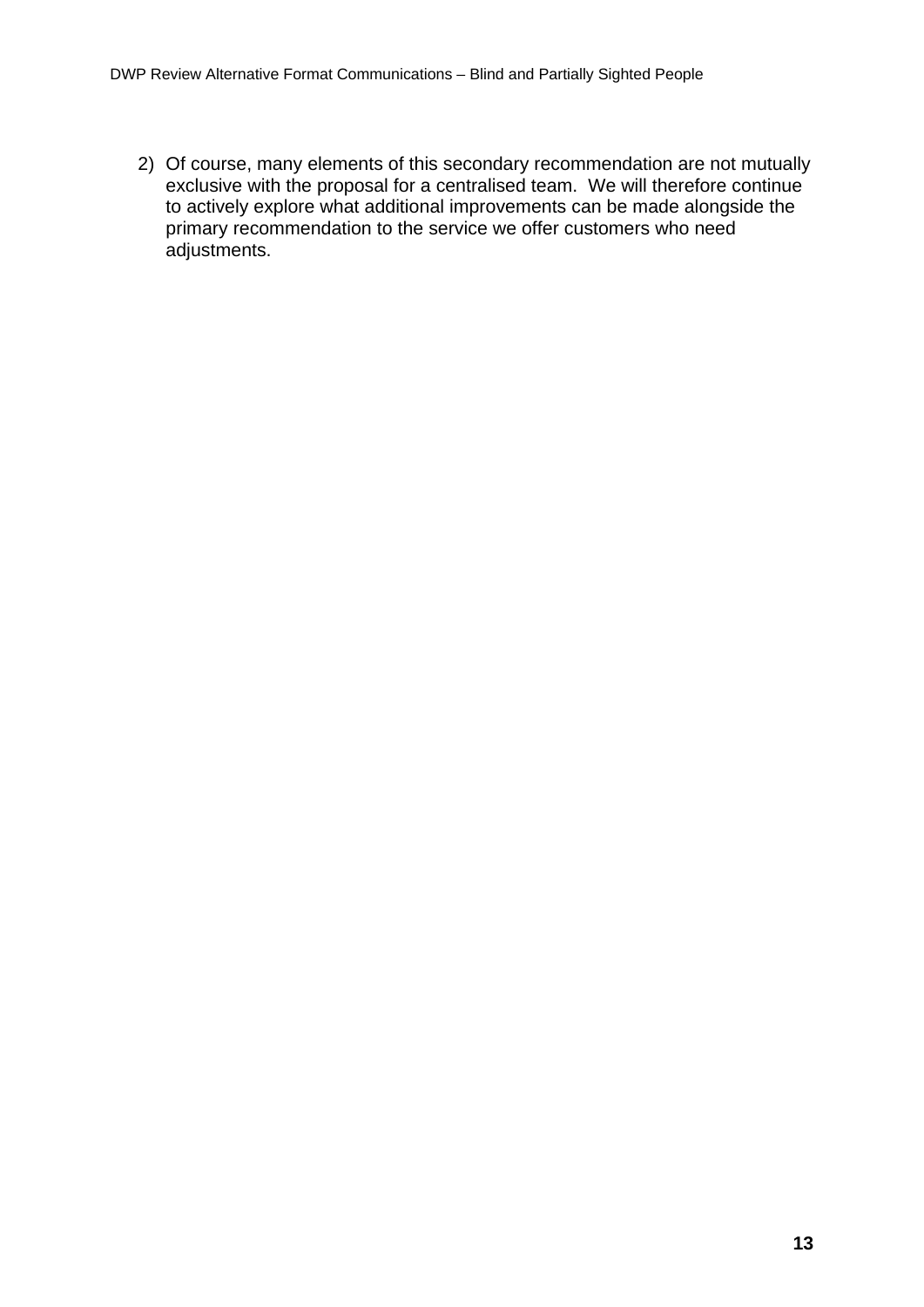# <span id="page-13-0"></span>Section 3 Other Customers and Adjustments

## Other customers/claimants who may require Alternative Formats

- 1) Other health conditions that may also require communications in Alternative Formats have been brought to the attention of the review. Although not part of the original remit, there is scope for improving the provision of Alternative Formats for all customers who have a health condition, specifically those who are Deaf or Hard of Hearing, have dyslexia, or who are learning disabled.
- 2) As explained in the Primary Recommendation, it is recommended that any centralised team should consider the provision of Alternative Formats for other impairment groups and should be responsible for Alternative Formats for all customers, claimants or other service users who need adjustments to standard communication methods.
- 3) The centralised team could also eventually manage all customers with Alternative Format needs but specifically, depending of course on available finance and the practicality of an extended remit, it could explore the possibility of taking on further responsibility for those with hearing impairments and other disabilities.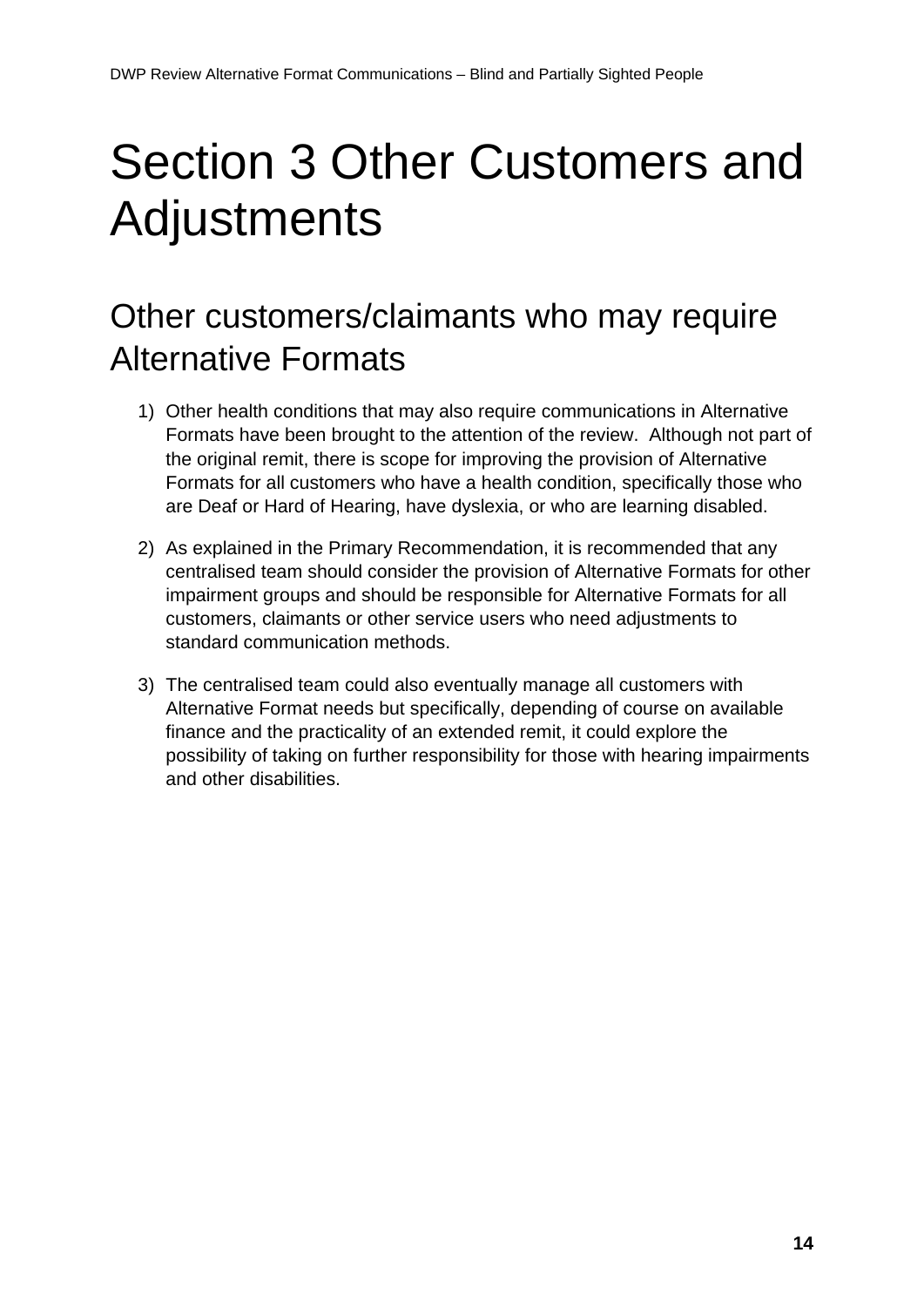# <span id="page-14-0"></span>Section 4 Improving Current **Systems**

## Jobseeker's Allowance, Employment Support Allowance, Pensions and Income Support IT systems

- 1) There may be scope within the legacy systems to reallocate old codes no longer in use to be reused as an identifying marker for Alternative Format requirements. Although this system is not a high visibility option it may provide one way of identifying customers' needs on the legacy systems and with staff training and awareness the risk of errors in providing adjustments will be reduced.
- 2) Additionally the codes will enable DWP to obtain improved information on adjustments from the legacy systems. The legacy IT systems will continue up to and possibly beyond 2018 and so this small change could bring worthwhile benefits for a number of years.
- 3) This option will require full risk impact assessment by DWP's IT Provider including a cost assessment.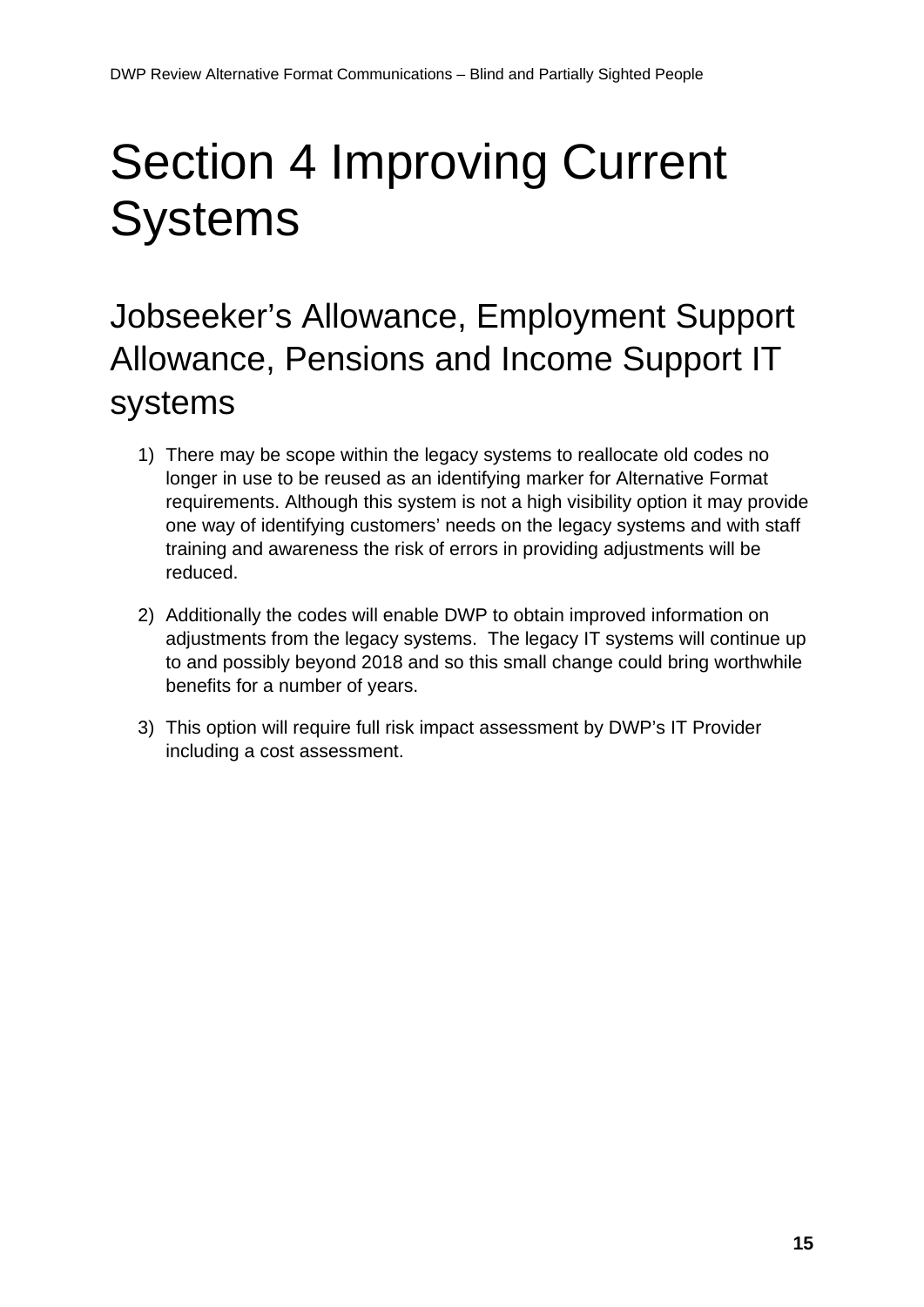## <span id="page-15-0"></span>Section 5 Ongoing work to improve the customer experience

- 1) Since the beginning of the review there has been ongoing work to improve the service to all people who need adjustments to communications. DWP takes seriously its duties under the Equality Act 2010 and recognises that provision of information in an accessible format is an essential part of engaging effectively with customers who need reasonable adjustments to be made.
- 2) The review noted that the work to improve the accessibility and training of staff has continued. It is clear the Department is committed to continuously improving customer access to benefits and services and is investigating a variety of possible options regarding Alternative Format provision. In addition, all new DWP staff undertake Equality and Diversity Essentials, a mandatory online learning module.

### Improvements in Training

3) DWP also provides a number of diversity and equality training materials for staff and managers. Jobcentre advisers, in particular, have access to a comprehensive training programme which focuses on raising awareness of the individual's personal circumstances, including disabilities, and tailoring alternative communications to meet an individual's specific needs. This is supported by internal guidance for staff on helping disabled customers who require reasonable adjustments. This is regularly reviewed and new guidance on how to support customers accessing DWP services was written and communicated to staff in December 2014. This has also been strengthened by a refreshed internal staff intranet site, which is dedicated to supporting customers who require reasonable adjustments to access DWP benefits and services.

#### **Further examples of this are:**

a. E-mail as a reasonable adjustment has been rolled-out across the Department and we are working to strengthen the data management aspects of this.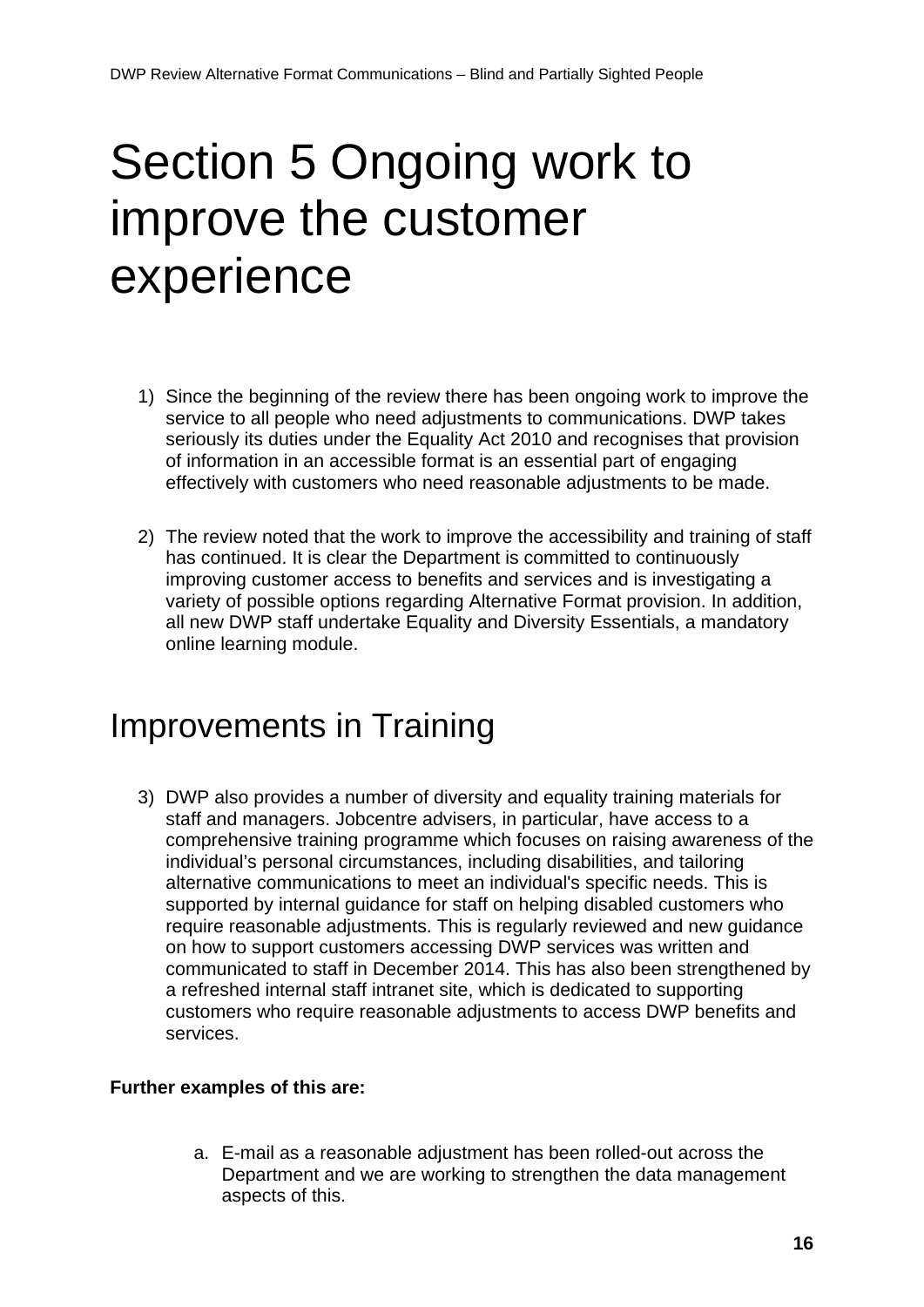- b. New IT solutions are being pursued, which will allow claimants to log on and access communications.
- c. Alternative Format communications now form part of the internal adviser quality process (Quality Assurance Framework).
- 4) The current work will be continued to improve the customer experience for blind and partially sighted people who need us to use Alternative Formats. And DWP is keen to continue to work with RNIB and other groups to ensure inclusion, bearing in mind that accessibility of information is an essential part of good customer communications.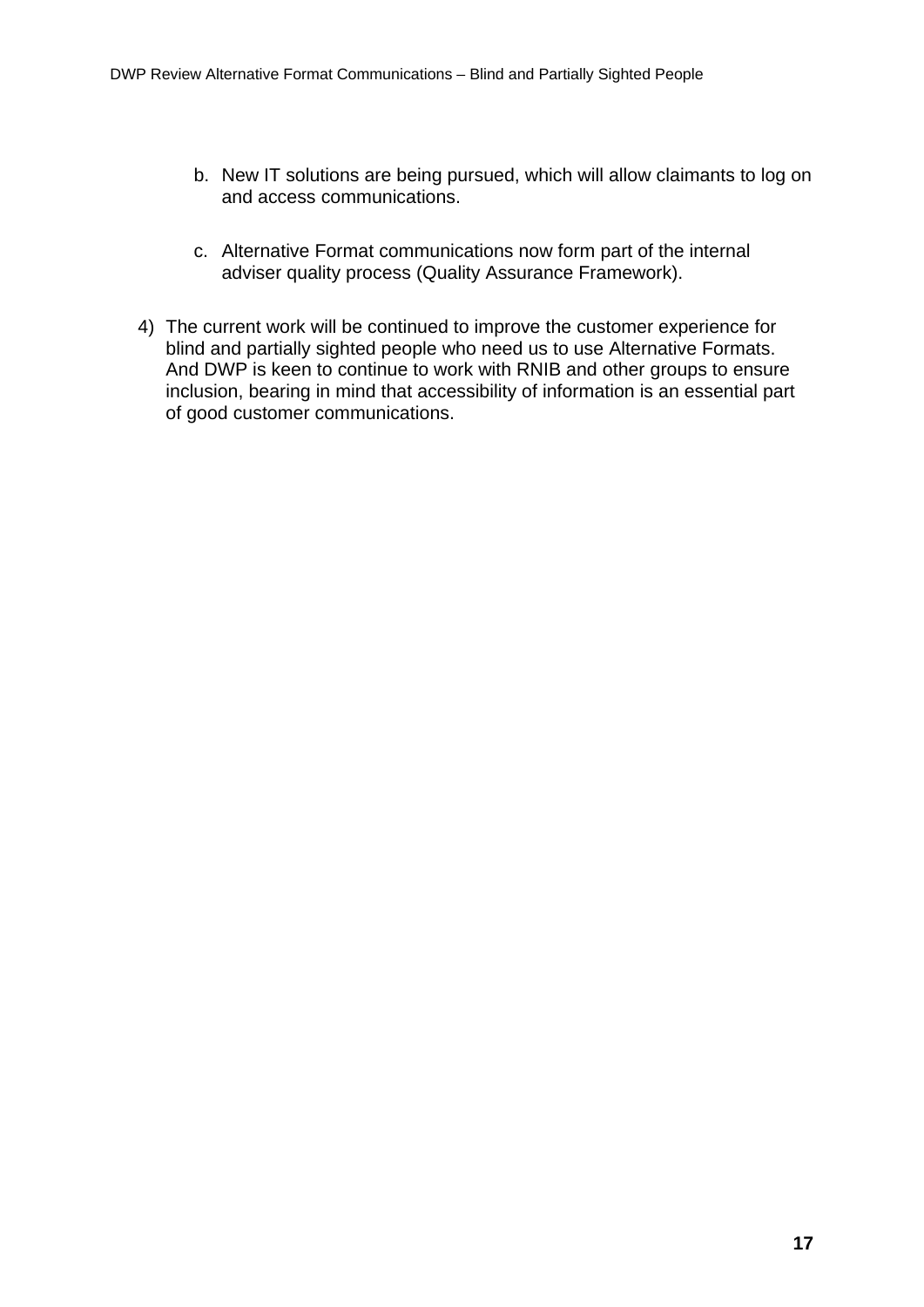## <span id="page-17-0"></span>Annexes

- **Summary of Stakeholder Perceptions**
- **Summary of Customer/Claimant Perceptions**
- **DWP and its External Delivery Partners**
- **Alternative Formats - Other People**
- **Types of Alternative Formats**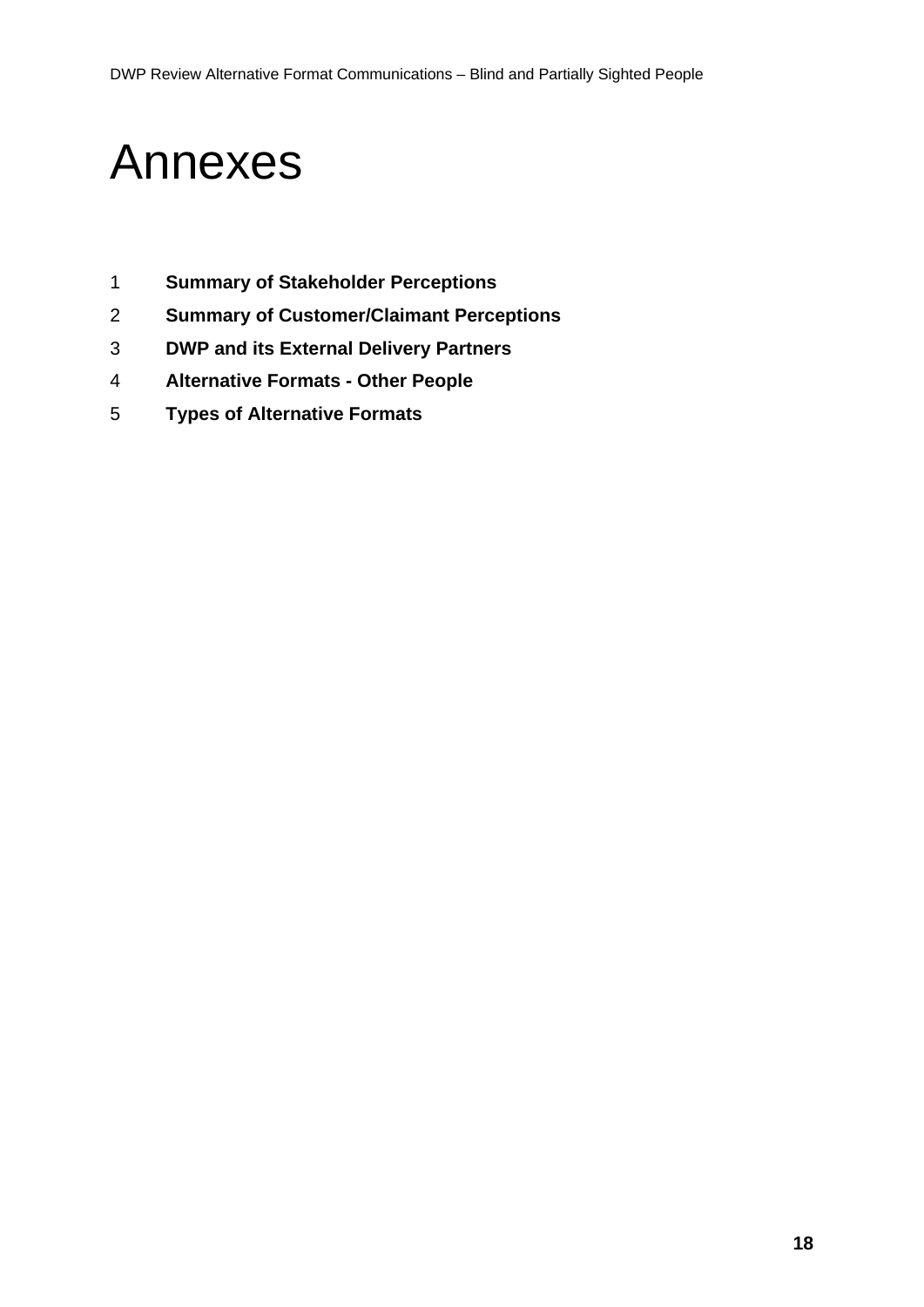# <span id="page-18-0"></span>Annex 1: Summary of Stakeholder Perceptions

#### **Foreword:**

The review worked in partnership with DWP External Stakeholders Forum (a group of thirty-five National Disability Organisations) to gain a comprehensive insight into customer experience and perceptions. Members of the forum were asked a series of questions about DWP's current service and also given the opportunity to make contributions and suggestions on improving the future delivery of Alternative Formats.

The review is very grateful to the individuals who shared their views and to the organisations, who contributed their views, supported the evidence gather and collated the responses. Shown below are the questions posed and summaries of the responses received.

#### **Please tell us how easy it is to obtain DWP letters and leaflets in an Alternative Format?**

The responses varied, however the general theme was that it was often very difficult, and at times impossible, to obtain the information in the required format. Customers were sometimes informed the adjustment or format was not available. Making a complaint about the service was bureaucratic, with the need to provide information on an accompanying form which stakeholders added was itself difficult or impossible to obtain in an appropriate Alternative Format. Often customers were referred to Complaints Helpline who, in turn, referred the person back to the same location or area of business where the original problems occurred.

#### **How consistent is the provision of Alternative Formats once you have requested it?**

The general theme, again, was that success in obtaining Alternative Formats was inconsistent. Often DWP would provide a communication in a requested format, only to revert to standard format for subsequent communications.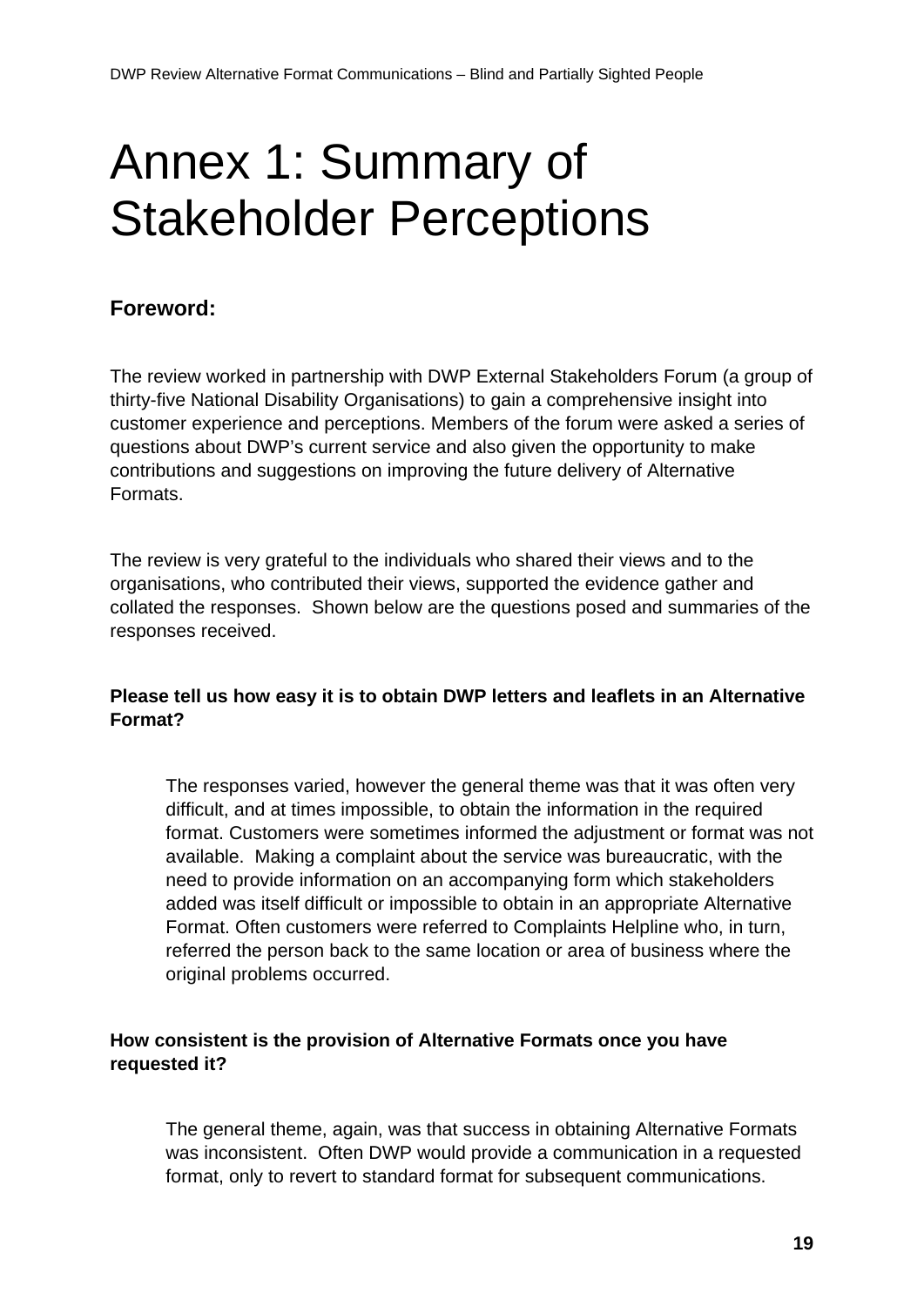#### **When information is provided, was it in a format that could be used, for example by post or email.**

Again, the response here was that information is provided in a helpful format inconsistently. Too often the format of letters was not to the required specification, mostly received by post and usually not converted into the required format. Email communications were rare and agreement to email as an Alternative Format was inconsistent, often requiring repeated requests from the claimants.

#### **Based on experience of accessing information on benefits, how easy is it to obtain the guidance and information people needed in the format required?**

Responses indicated that it was far from easy and in general very difficult to obtain and on occasions almost impossible. However, it was also noted that on occasions some DWP people had "gone the extra mile" in trying to provide the information in the required format

#### **If you could improve the provision of letters in Alternative Formats from DWP, what you would change about the current service?**

#### **The most common responses received were:**

- Allow contact by email
- Processes across DWP need to be harmonised
- Improve the speed of communications for Alternative Formats
- Improve the identification of customers who need Alternative Formats on DWP Computer systems
- Do not use grey recycled paper for Alternative Format communications
- Improve awareness of Alternative Formats among DWP customer-facing staff
- Adapt the format of letters to ensure that important information is on the first page.

**If you use DWP customer-facing services, do DWP people provide you with information in Alternative Formats?**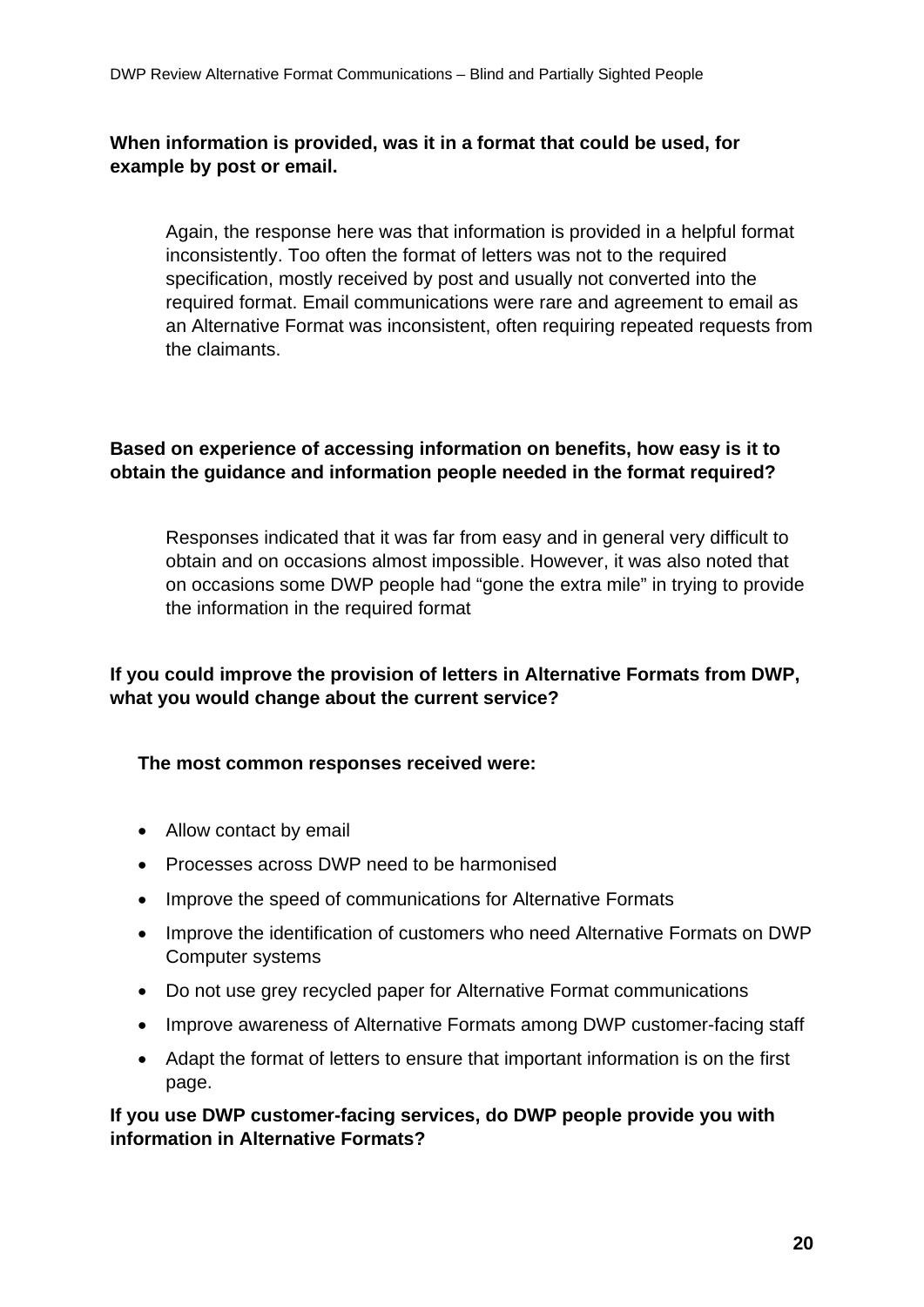Stakeholders repeatedly reported that Alternative Formats were not offered at face to face interviews, even when the person conducting the interview was aware of the customer's sight impairment. There is limited support offered, with the onus on the visually impaired person bringing a friend or a relative to read the documents to them. Many visually impaired customers found that privacy and their dignity were often compromised as a result.

#### **We then asked stakeholders to rate the current service, and asked:**

**Overall, on a scale of 1-10 with 10 being excellent and 1 being poor, how would you rate the consistency of information in Alternative Formats from DWP?** 

Overall the responses gave low scores, with many scoring only 1 and some suggesting that a negative score would be appropriate if available. In narrative terms, the level of service in this particular area was described in uncomplimentary terms by some of our customers.

There was some positive news for DWP though in that Disability Living Allowance (DLA) consistently received higher ratings within the additional narrative supporting this section.

**Mencap, The National Deaf Children's Society** and **Sense** also commented on the barriers faced by people who are Deaf blind, Deaf, Hard of Hearing or have Learning Disabilities, emphasising the need for information to be available in other formats including Easy Read, very large fonts and British Sign Language. DWP also need to allow extra time for people who may need it.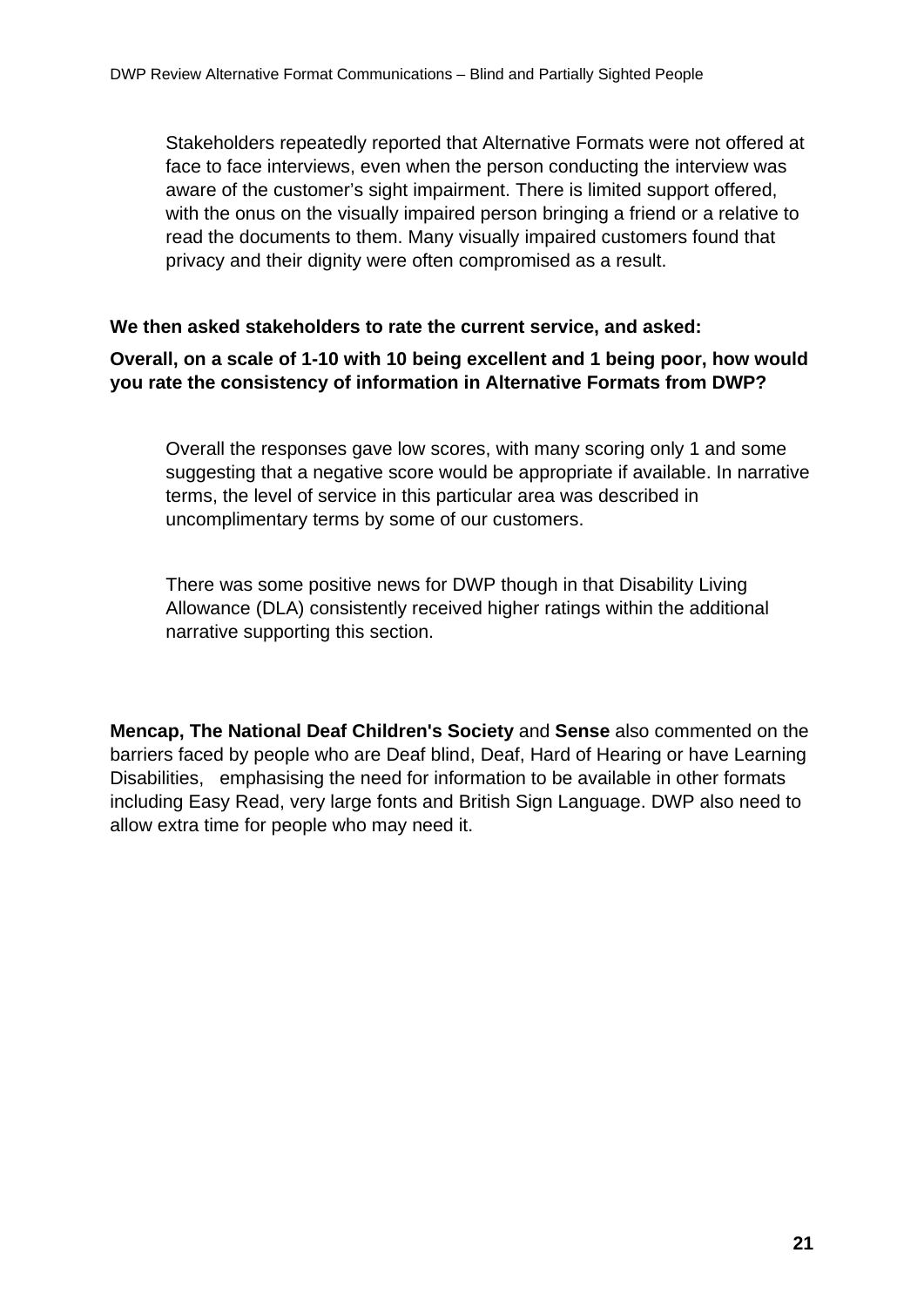# <span id="page-21-0"></span>Annex 2: Summary of Customer/Claimant Perceptions

#### **Foreword:**

.

The review commissioned a DWP Occupational Psychologist to conduct a Customer Forum with claimants identified from the Chatham Jobcentre. All those who took part were claiming Employment Support Allowance.

The review is very grateful to the management and staff of Chatham Jobcentre for sensitively identifying and approaching these customers to take part in the forums.

While only a small sample group of 17 customers, the views and anecdotal insight into customer perceptions of the services offered by DWP have proved invaluable in helping to shape the Department's proposals in this area.

#### **Age and Sex of Participants**

| <b>Age Range</b> | <b>Total</b> | Female | <b>Male</b> |
|------------------|--------------|--------|-------------|
| $21 - 40$        |              |        |             |
| $41 - 60$        | 14           |        |             |

#### **Key facts - Summary data**

- 30% identified themselves as blind/visually impaired and all were registered as blind with the local authority;
- 70% identified themselves as visually impaired or partially sighted. Over half of these were not registered blind with the local authority;
- 90% of those who took part stated they cannot use computers;
- 40% had actually requested Alternative Formats;
- 25% off those who asked did obtain communications in the requested Format;
- 60% stated that they were unaware that Alternative Formats could be arranged; and
- 40% stated that they have to rely on their spouse/partner, children or other family members to read letters and leaflets for them.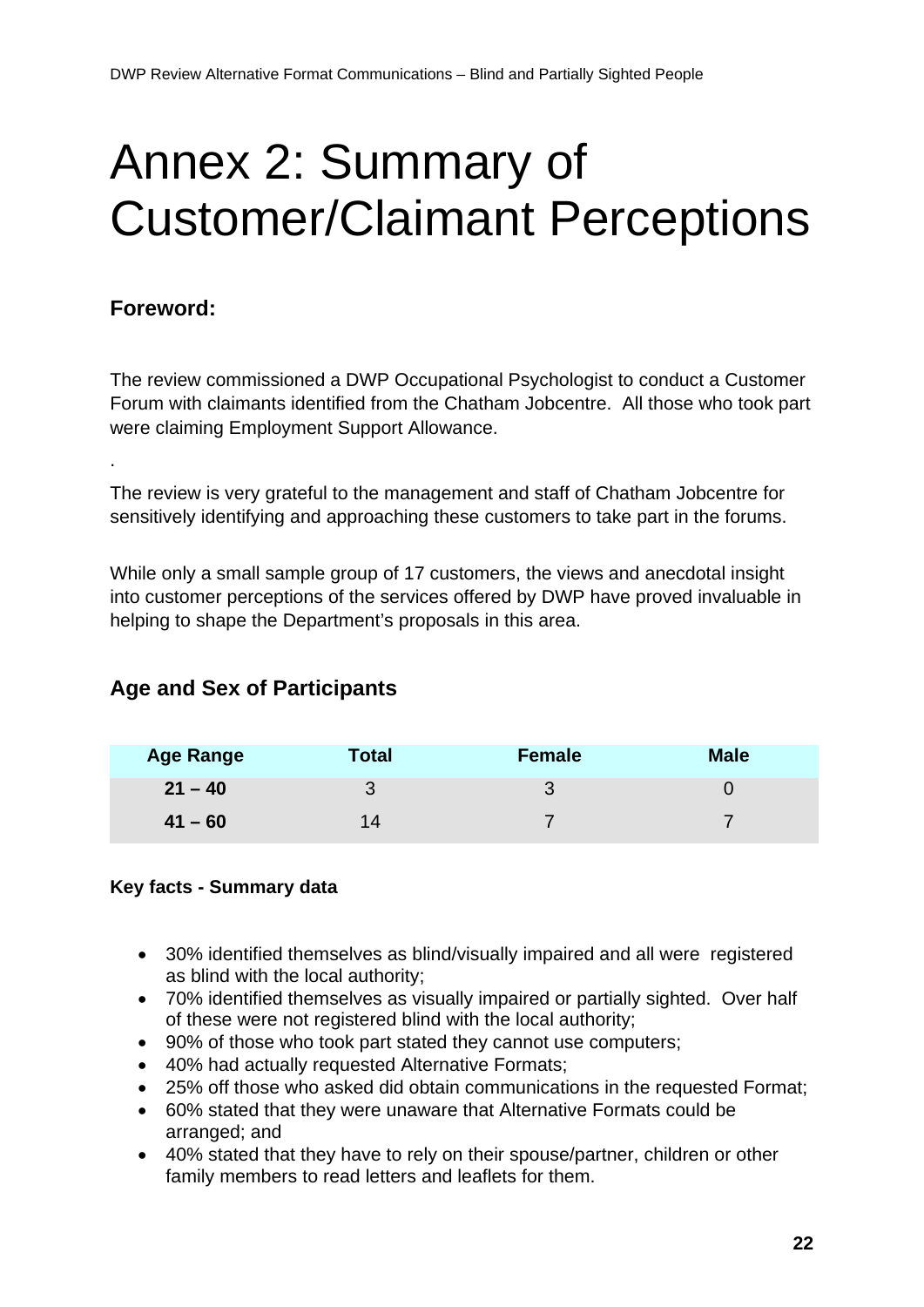Concern was raised not only through the customer forums but also from the feedback received from stakeholders and representative groups that customers normally prefer not to share the personal or sensitive content of letters issued by DWP. The increasing drive towards using digital technology and platforms for Government services poses a clear risk for customers whose circumstances mean they have only very limited or no access to digital channels.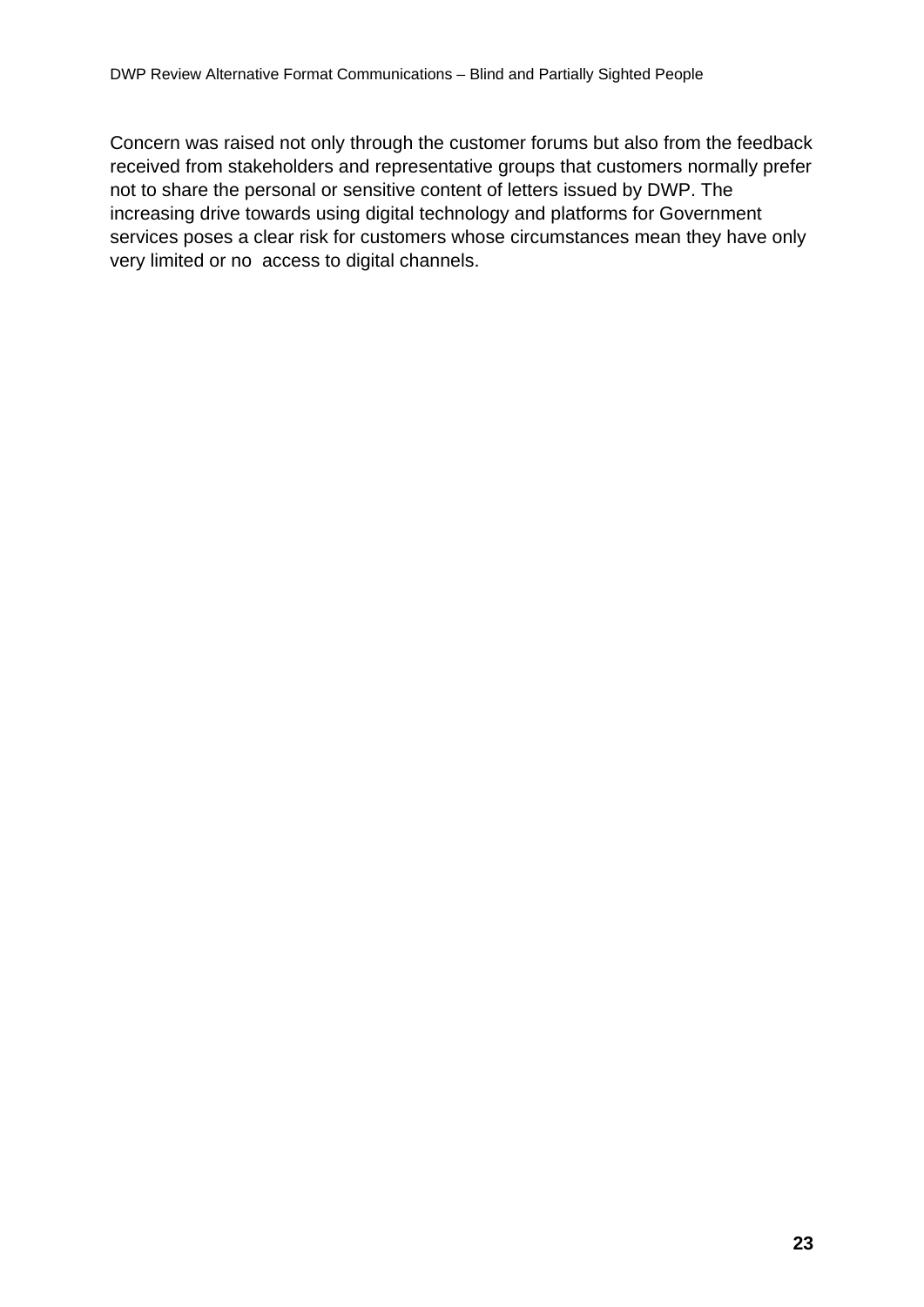### **Summary of Claimant Views**

This is a summary of anecdotal feedback from individual DWP customers about their experiences in gaining access to information:

- One customer reported that DWP had never asked if communications are required in a large print. Would expect DWP to know about such requirements where it is on record that an individual is partially sighted.
- Another said they had contact with DWP but had not been asked if communications are required in Alternative Format nor have they ever requested these. Reported reading is difficult irrespective of font size and all letters are read by their spouse.
- One customer was fully supported by their elderly parents who are both aged 85+ to read, write and when travelling outdoors. Contact from DWP had been by telephone to check how they are getting on. DWP always asked if any other information is needed but had never specifically asked if communications were needed in Alternative Format.
- One individual who had developed acute blindness following a headache said they live on own their own with their children. Has asked for all contact from DWP to be by telephone but keeps getting letters which the children then have to read. Customer is concerned that it is inappropriate to involve their children in financial matters and doesn't wish them to worry. Feels their dignity has been taken away.
- Another customer said they would like communications in large print but has never requested this, as was not aware it was possible. Would have liked to have been informed this was available.
- One customer reported that they do not get the information they need from their Jobcentre adviser due to lack of time allocated for their appointment. A feeling that no one understands how hard it is with limited vision and they do not get any help from anyone.
- Another customer who had had both phone and face to face contact with DWP had never been offered information in Alternative Format nor had they requested this. Phone is a better form of communications for them but would also like audio tapes. All letters are read by spouse but communication in larger print or audio would be helpful.
- Another customer in regular contact with DWP said they didn't mind different forms of communication, although they had a preference for large print. Partner reads for them when has difficulty. Always has to explain to get communications in large print.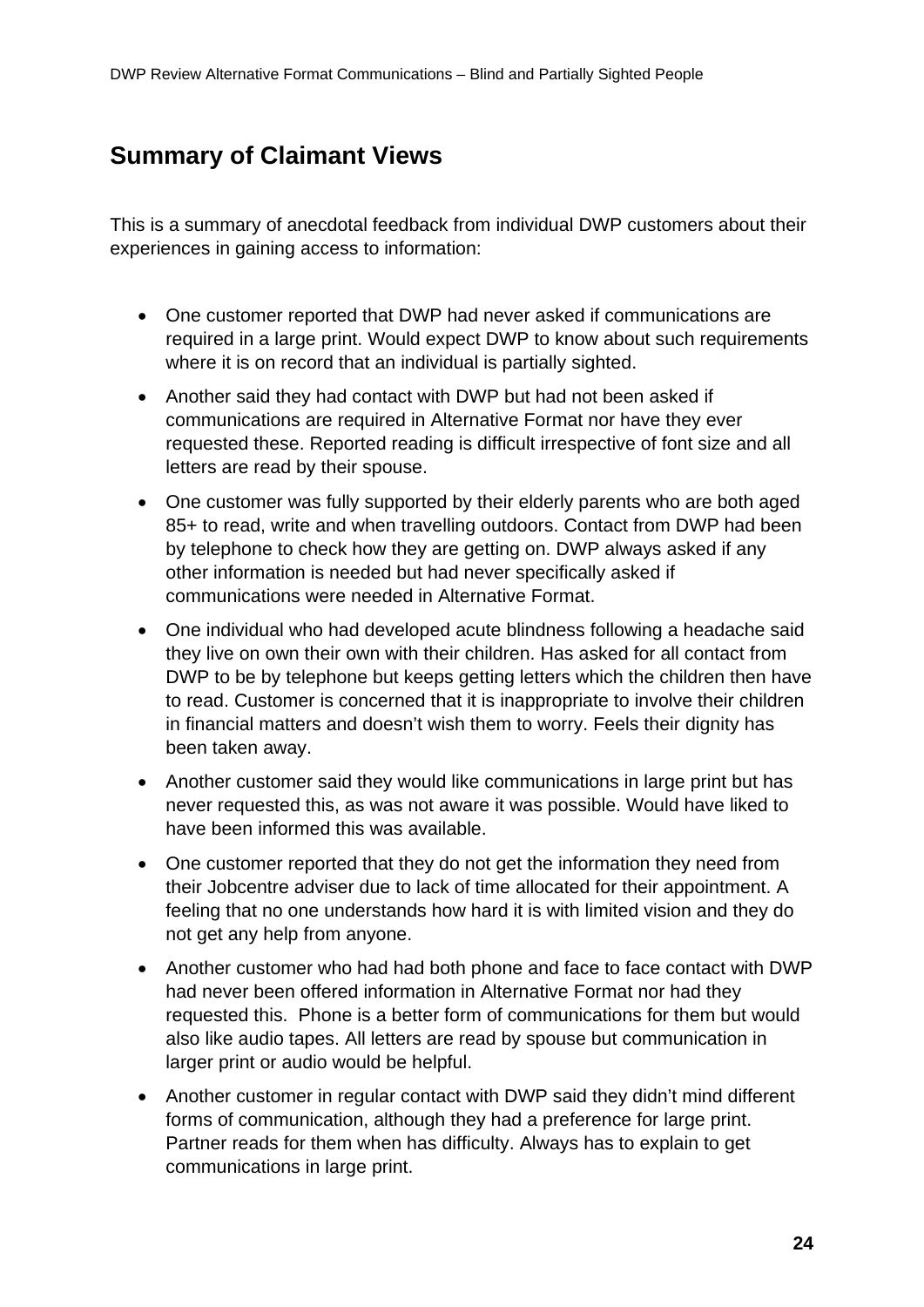### **The general theme:**

- It would be helpful to speak to people in DWP who know of the issues faced by blind or partially sighted people as this would avoid having to explain their condition to everyone they have contact with;
- Most customers prefer to have access to their personal information themselves, rather than having to have this relayed to them by a friend, relative or other third party;
- An individual's circumstances should be clearly recorded for people in DWP so that are aware of any special requirements. This needs to be coupled with greater awareness of the problems faced daily by people with visual impairments.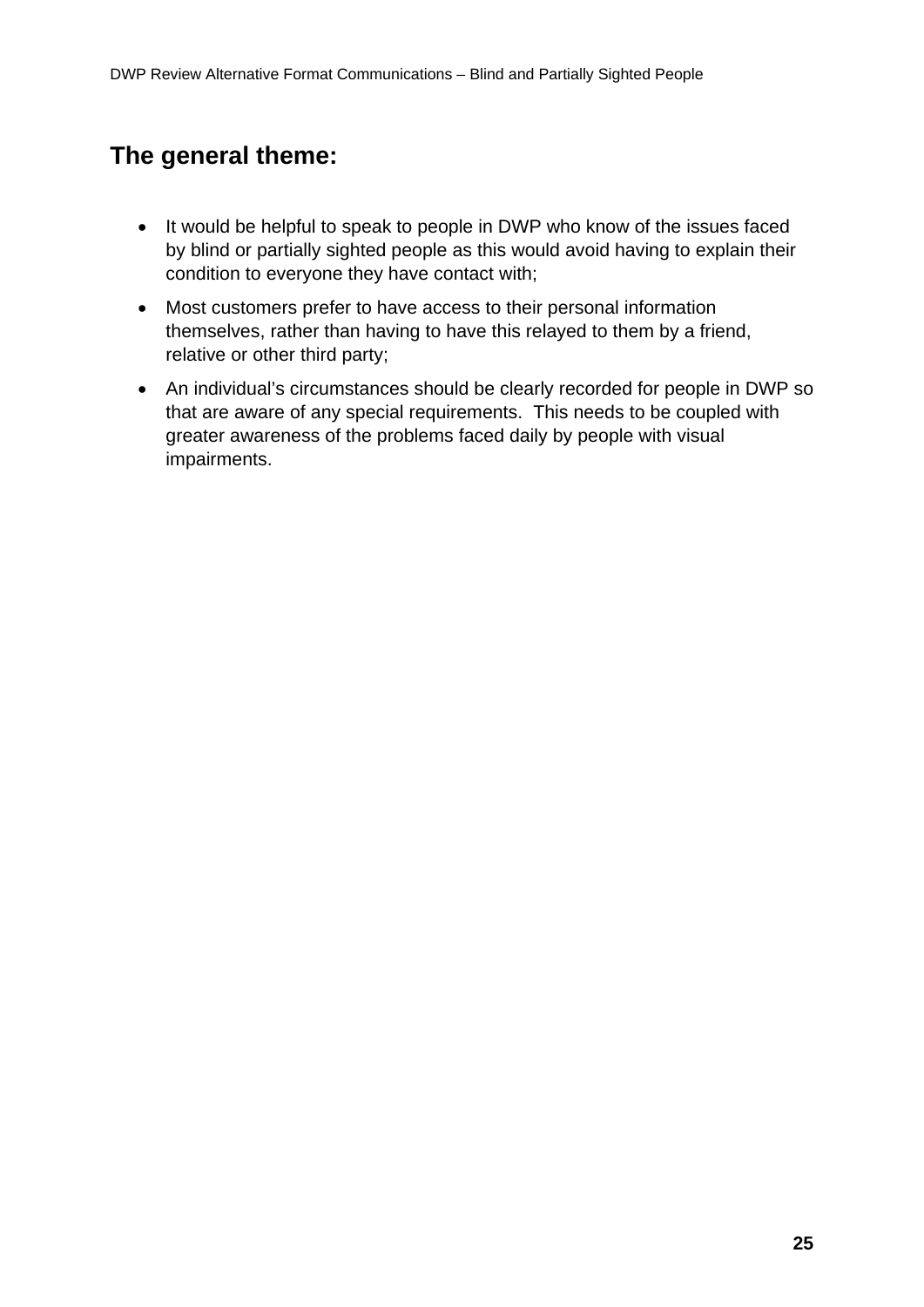# <span id="page-25-0"></span>Annex 3: DWP and its External Delivery Partners

### **Alternative Formats and Non-standard communications and Third Parties**

#### **Summary**

DWP is supported in the delivery of its customer facing business by contracted and non contracted providers of services.

DWP refers claimants to external providers of services, in the course of its business with referrals being made for health assessments, such as is the case for Personal Independence Payment (PIP) and ESA claims, and/or training, work related services or more general employability courses and programmes such as the Work Programme Providers (WPP), Sector Based Work Academies and the 'Support Contract' provision.

The review team visited two WPP and made contact with ATOS Healthcare, the organisation which at the time carried out health assessments for ESA and PIP claims.

Where DWP claimants are referred to external providers of services, it is important, in the first instance, that any Alternative Format needs are identified by DWP and are routinely passed to providers to maintain continuity of communications for the claimant.

The review wanted to see a clear handover of agreed Alternative Format information to the providers to ensure a seamless continuation of use of the appropriate format.

DWP's duties under the Equality Act 2010 cannot be delegated, and so it is for DWP to ensure that its delivery partners and providers have in place robust processes to ensure that Alternative Format requirements are consistently identified and complied with.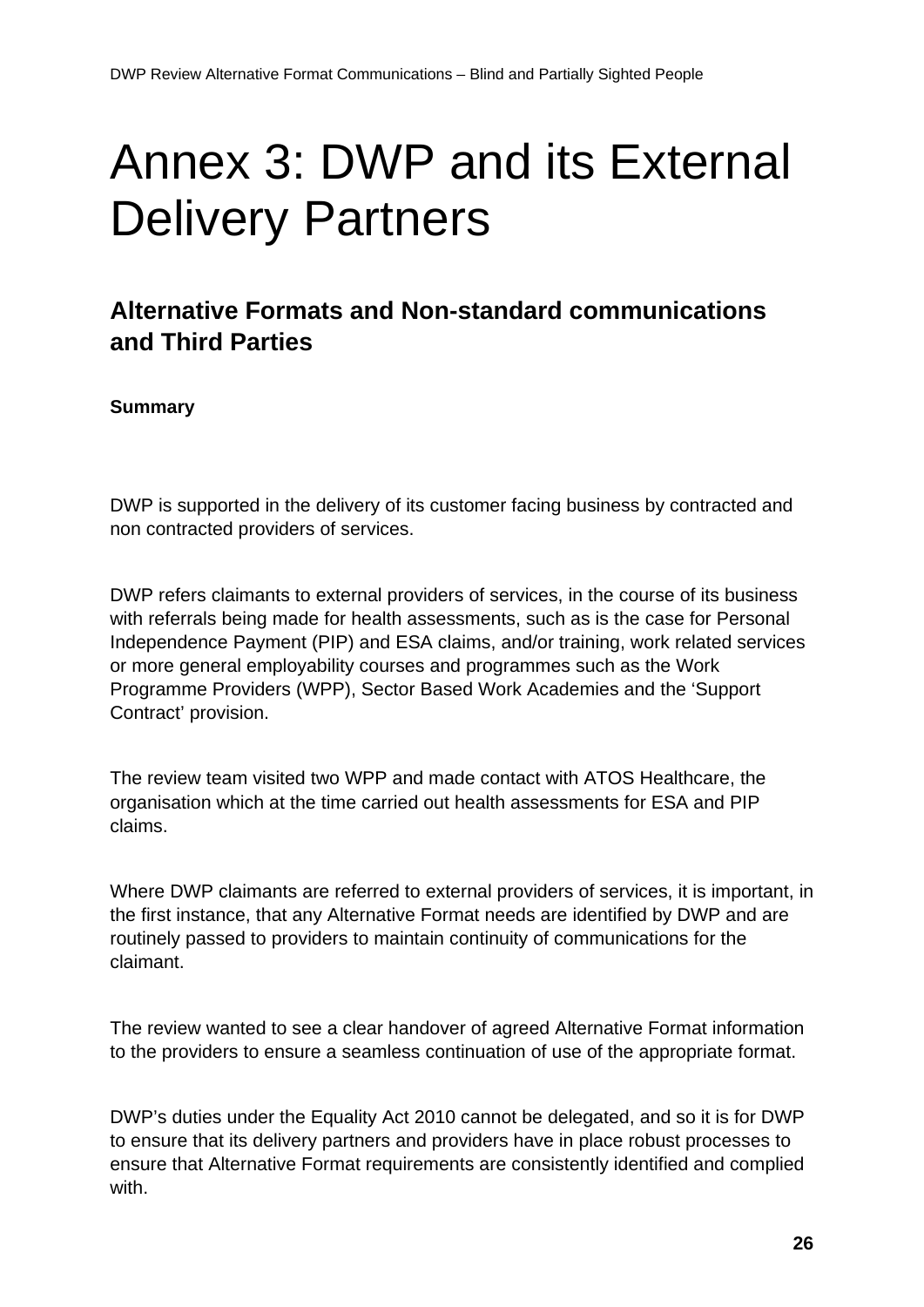WPP is delivered for DWP, across the country, by a number of contracted external delivery partners. Some of whom operate in multiple geographical areas. The review team visited two WPP both of whom deliver in multiple geographical areas.

Both providers had good processes in place to address and take forward any Alternative Format requirements identified and passed to them by DWP.

Equally, both providers had good systems in place to identify requirements that may not have been notified to them by DWP during the referral stage.

Both providers were able to demonstrate systems and processes that ensured Alternative Format needs would be consistently met, once identified. The systems used included IT System Markers to alert their staff that an Alternative Format requirement is in place and had clerical processes in place to mark case papers highlighting requirements.

Neither of the providers were able to provide any current or historical volumetric information on claimants who had Alternative Format needs either from local records or from their respective regional or national tiers.

Both providers reported that if Alternative Format needs were identified which could not be met locally, a solution would be found as and when needed (large print option was to use photocopier). The national resources of the provider would be investigated before considering sourcing conversion by them locally.

As with concerns over using photocopiers in Jobcentres there was a presumption by both providers that enlarging print on a photocopier meets the definition of Large Print.

This widely held perception that enlarging documents on a photocopier satisfies a large print requirement needs to be challenged.

In 2009 DWP introduced an IT solution, to automate and enable IT transitions between JCP and its providers of external provision. This replaced, for some external referrals, a clerical based system involving the completion of clerical referral forms. The system is known as Provider Referral and Payments (PRaP). We believe that the eventual aim is develop PRaP so all programmes are supported and it provides a single end to end solution for referrals to labour market provision, however this is not currently the case.

While vulnerable claimants are identified to the provider by means of a vulnerable claimant marker within PRaP, there is no alert or other reminder to the Jobcentre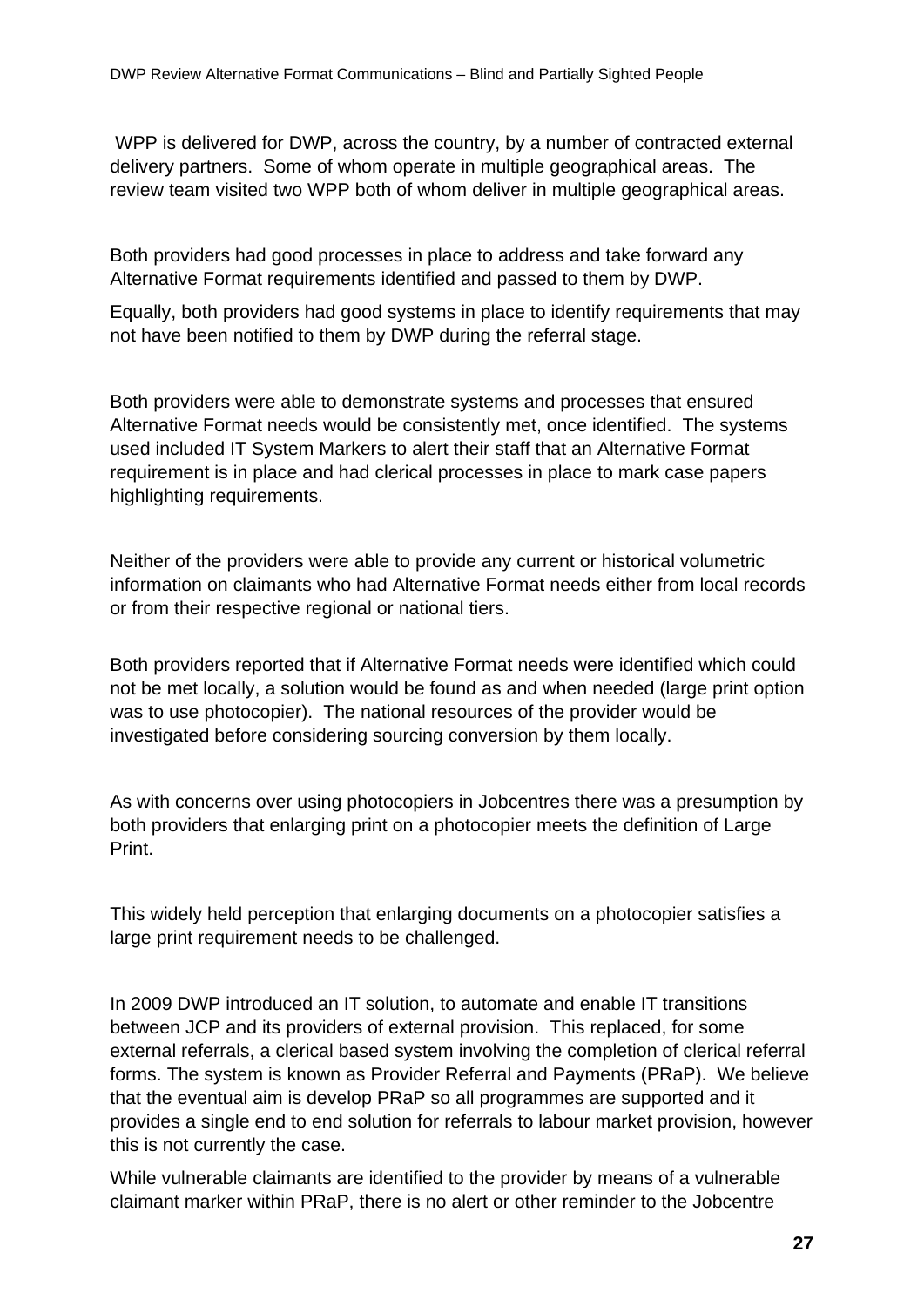Adviser making the referral to include specific details of Alternative Format requirements, if they are known.

Referrals made to providers using the PRaP System allow for free text boxes to be completed at the point of referral that then pass information to the provider. The passing on of Alternative Format information is entirely and solely dependant upon the DWP Work Coach making the referral, identifying the requirements and consciously making the decision to notify the provider. There is an inherent risk in this process, because if the information is not passed to the provider, any communications issued, including invitations to attend an interview in person, and information documents about what to expect of the provider, will all be issued in standard formats which may not be fully understood by the claimant with Alternative Format requirements. Provision of information in the correct format is essential to enable people to understand their rights and responsibilities, for example instances where a benefit sanction may be applied.

### **Other Provision of Information not covered by PRaP referral system**

For some purposes, the PRaP referral system cannot be used. Jobcentres have two standard referral forms, which may be used as an Alternative Format.

Both referral forms provide various tick boxes that are completed by the work coach at the point of referral. While these boxes indicate to the provider that the person referred may have a disability or health condition, there are no sections that specifically allow for the work coach to detail an Alternative Format requirement and therefore inform the provider of Alternative Format needs.

It is common for a 'warm handover' to take place when either a PRaP or non PRaP referral is made. A 'warm handover' allows for the provider to speak with the claimant at the point of referral either face to face or on the telephone. It is often at these points that Alternative Format requirements are discussed and agreed between claimant and provider.

Warm handovers are seen as good practice and the review encourages their use whenever possible or practical to deliver.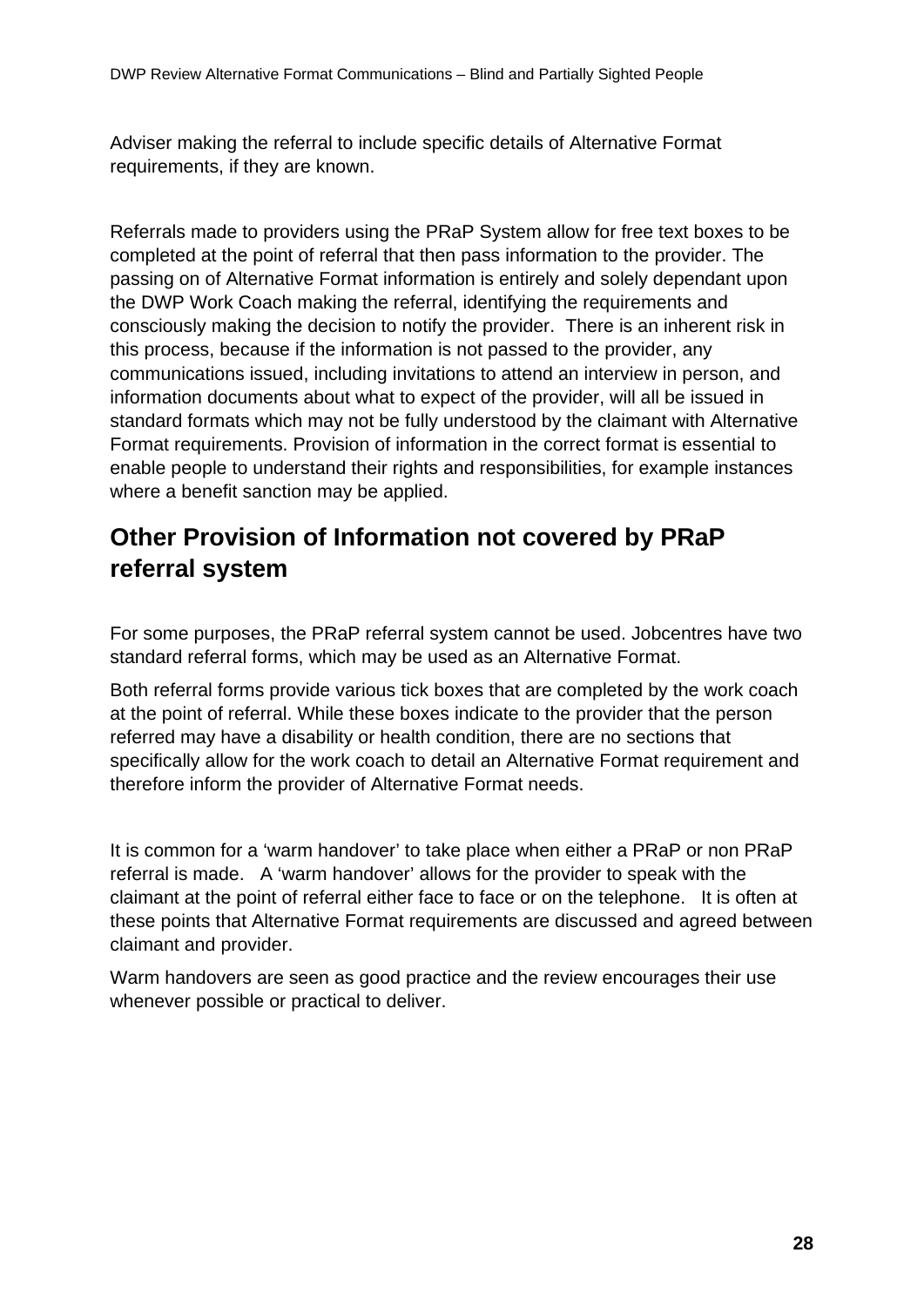### **Claimant handover process for Work Capability Assessments.**

**Update Note:** Atos Healthcare is no longer the provider of assessments but at the time of the review investigations, they were the provider.

For ESA, a Work Capability Assessment (WCA) is generally required to process the claim. The WCA is undertaken by external providers on behalf of DWP.

Clear internal guidance exists for DWP staff to follow when making a referral for a WCA. The review found that this guidance was relatively easy to search and find on the DWPs intranet pages although within that guidance some links to process charts were broken.

As part of the WCA process, claimants are initially required to complete a health questionnaire (ESA50).

Whether the ESA50 is issued in non-standard formats is dependant upon whether it is known, and identified by DWP prior to the referral being made for a WCA to be undertaken.

If it is known prior to the referral for a WCA that there is Alternative Format communications need, it is DWP's responsibility to arrange completion of the ESA50 and issue it in an Alternative Format.

If the referral has already been made, the guidance suggests that the referral should be withdrawn and the process conducted clerically, again instructing DWP to arrange for an Alternative Format ESA50 being issued.

We know that many claimants' Alternative Format needs are not recorded correctly, and from claimant feedback received from stakeholders, and the review team's own claimant forum, we know that some requests are denied and may therefore not be recorded at all. If there are Alternative Format needs and these are not known when making the referral for a WCA, the ESA50 is likely to be issued in standard format risking non completion by the claimant. It is likely than non completion within the set timescales would result in benefit sanctions being applied.

The current provider of the WCA, ATOS Healthcare, has clear guidance in place to follow and can provide all correspondence in Alternative Format where they are made aware of this.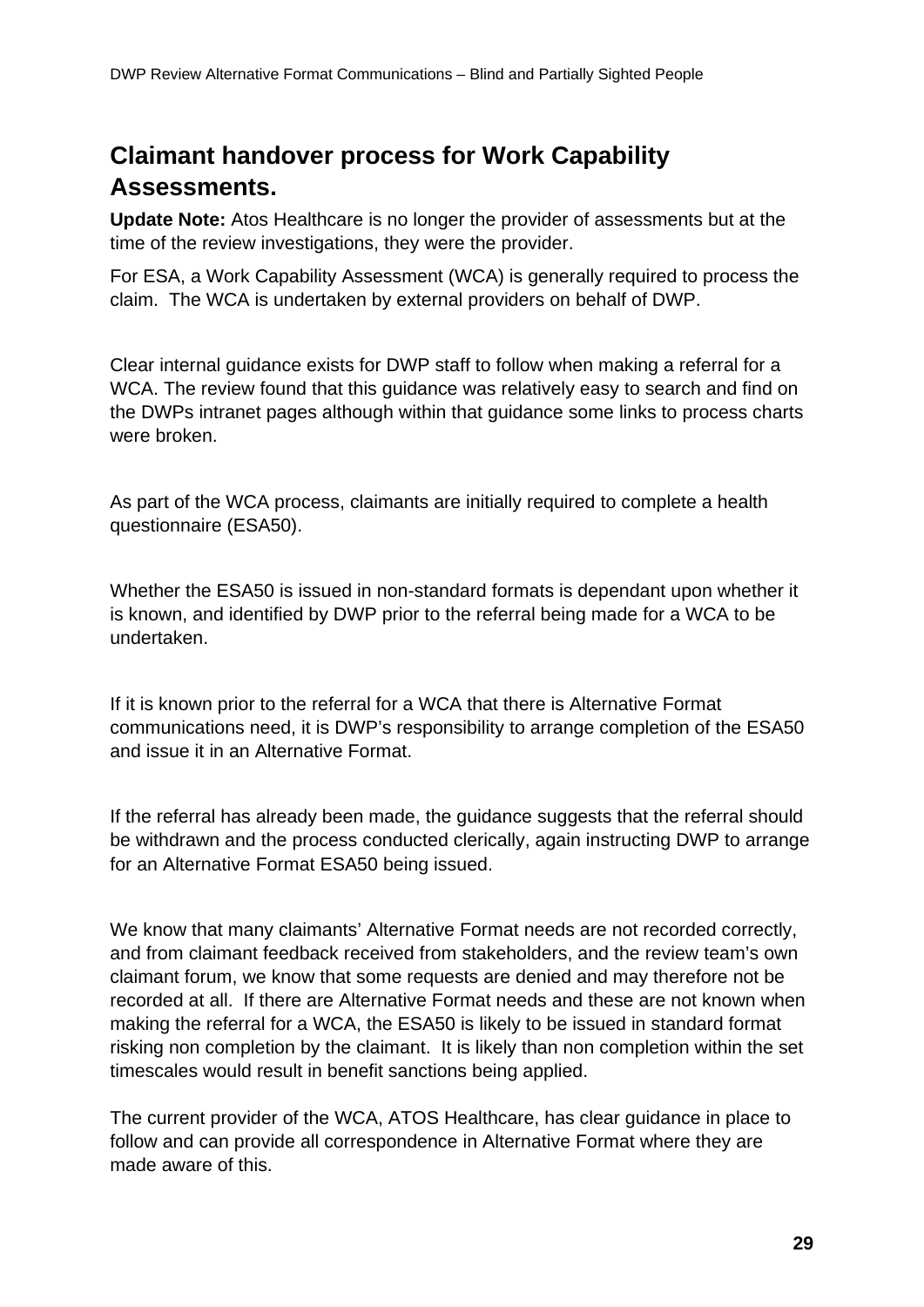The guidance covers all of the benefits for which they are contracted for and clearly lays out the responsibilities of ATOS Healthcare, the timelines and the procedures to follow depending upon the various scenarios of when the notification or request is received by them.

While ATOS Healthcare has very clear guidance and procedures for making the required adjustments, the process is entirely reliant on DWP informing ATOS Healthcare in the first instance. If this step is missed, subsequent communications will be issued in standard formats risking sanction activity where claimants do not comply with appointment invitations or completion of required documents.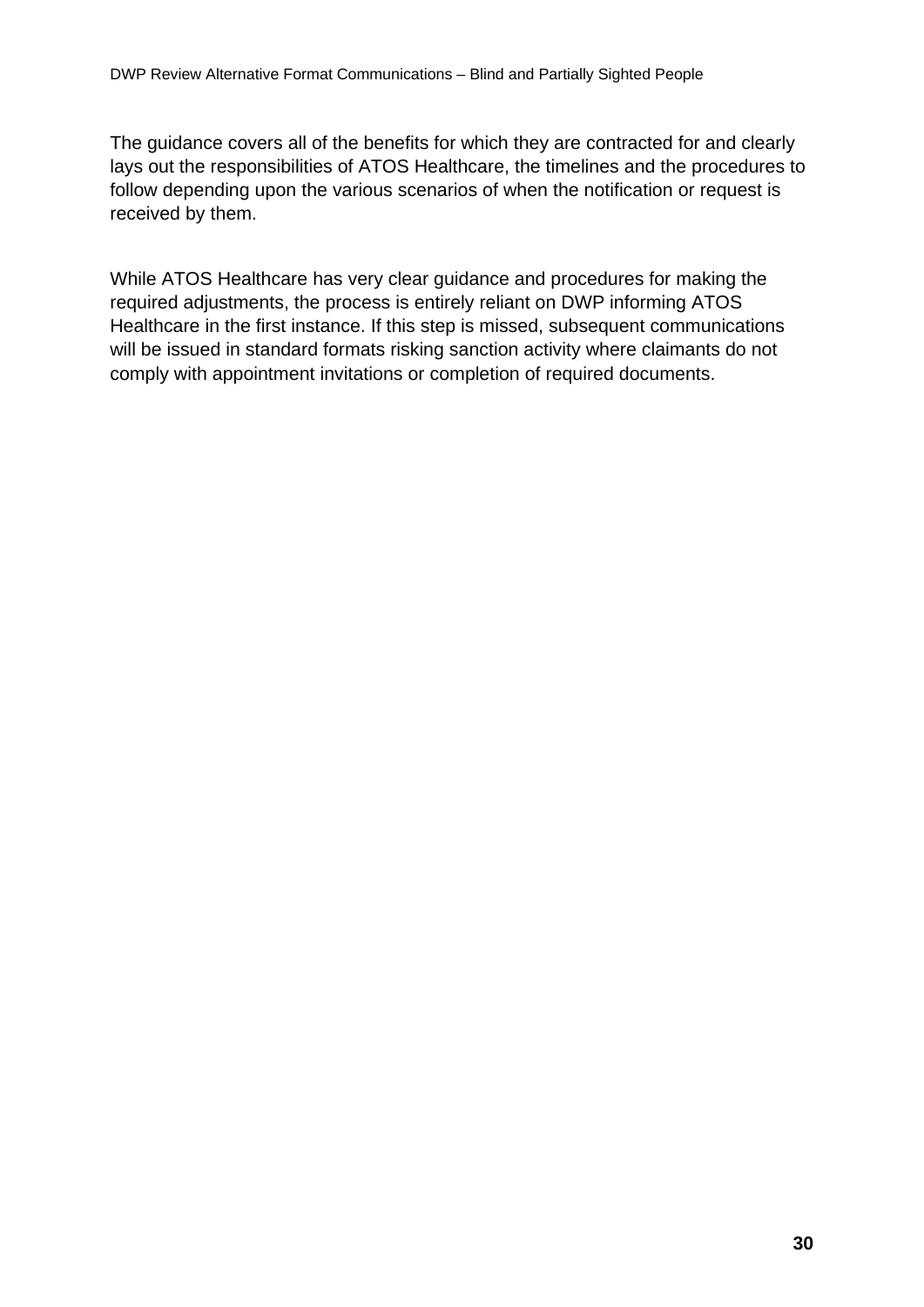# <span id="page-30-0"></span>Annex 4: Alternative Formats - Other People

#### **Foreword:**

This review during the course of its evidence gathering was made aware of other issues impacting other customer groups who also had an Alternative Format need.

Although this review is focussed on the issues impacting the Blind or Partially Sighted we could not ignore the other evidence that gives an insight into the problems faced by all customers who need a non-standard communication method.

The problems with guidance to provide Braille, Large Print, Audio or Email are not unique to this customer group.

### **DWP defines customers who are vulnerable and sets out a list of guidance from its Social Justice Intranet pages:**

Cognitive and Neurological Impairments include:

- Mental Health conditions
- Hidden Impairments (for example ADHD, Autism Spectrum Disorders, Dyslexia and Dysphasia)
- Memory Loss
- Learning Difficulties
- Reading and writing difficulties
- Literacy/Numerical difficulties

Physical and Sensory Impairment/Disability includes:

- Mobility
- Hearing
- Visual
- Speech

### **Easy Read**

Easy Read is a format that enables documents to be produced in a format such that someone with a Learning Disability can easily understand the information.

If you try and find a leaflet or have a letter produced in Easy Read you will have significant difficulty as this review found.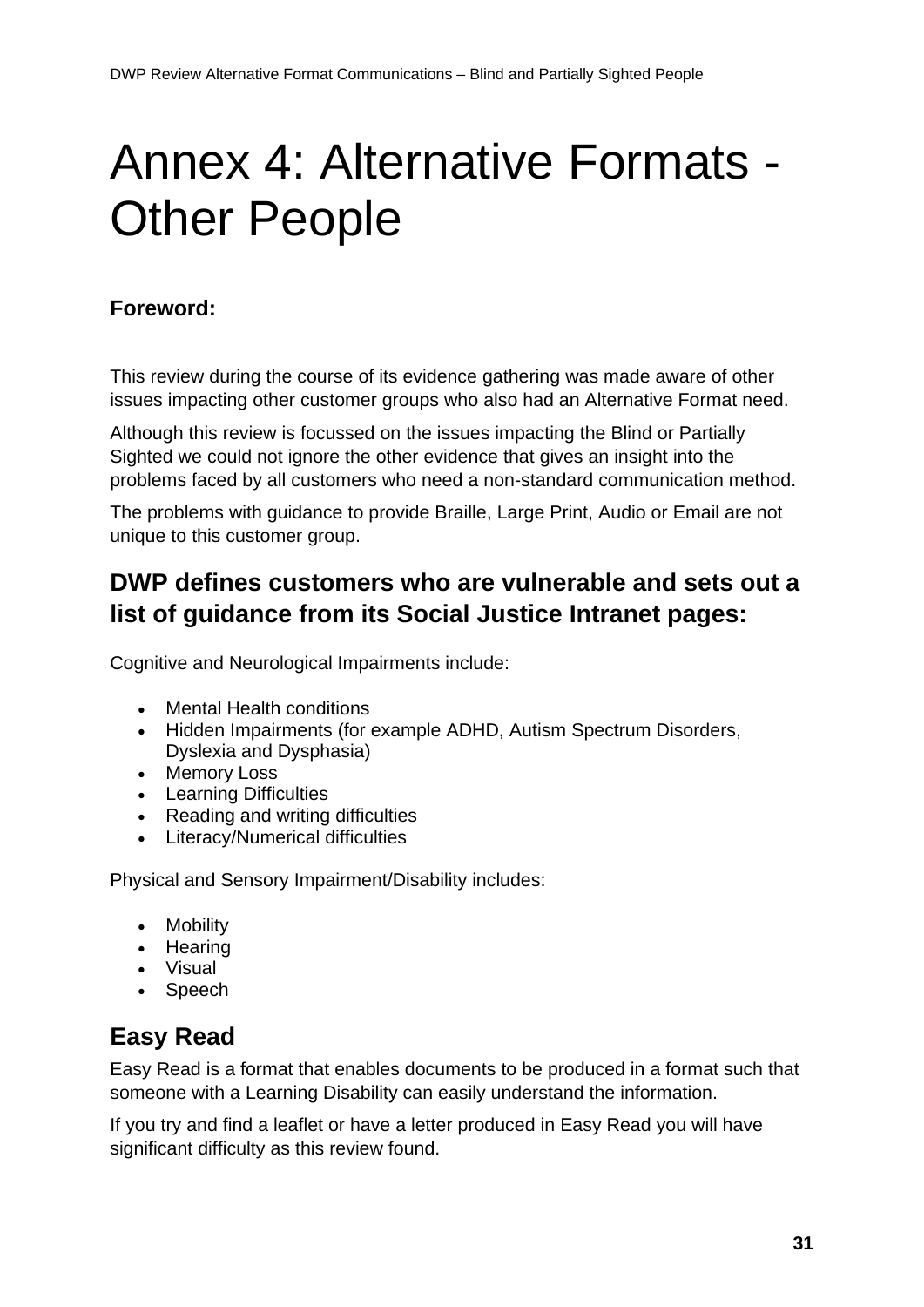The Easy Read provision from the DWP Intranet points towards the PASS Contract (I-ON). It directs to a page that lists the formats that can be obtained. But this list does not show Easy Read.

When investigated further it directed to another link, which then opened a PDF document from the Public Information Team.

There is a section on Easy Read, and link from that document ended up back at the Pass Contract page.

This highlighted the guidance is not fit for purpose; it is a cyclical route that would eventually end with the member of staff informing the customer that Easy Read is not accessible.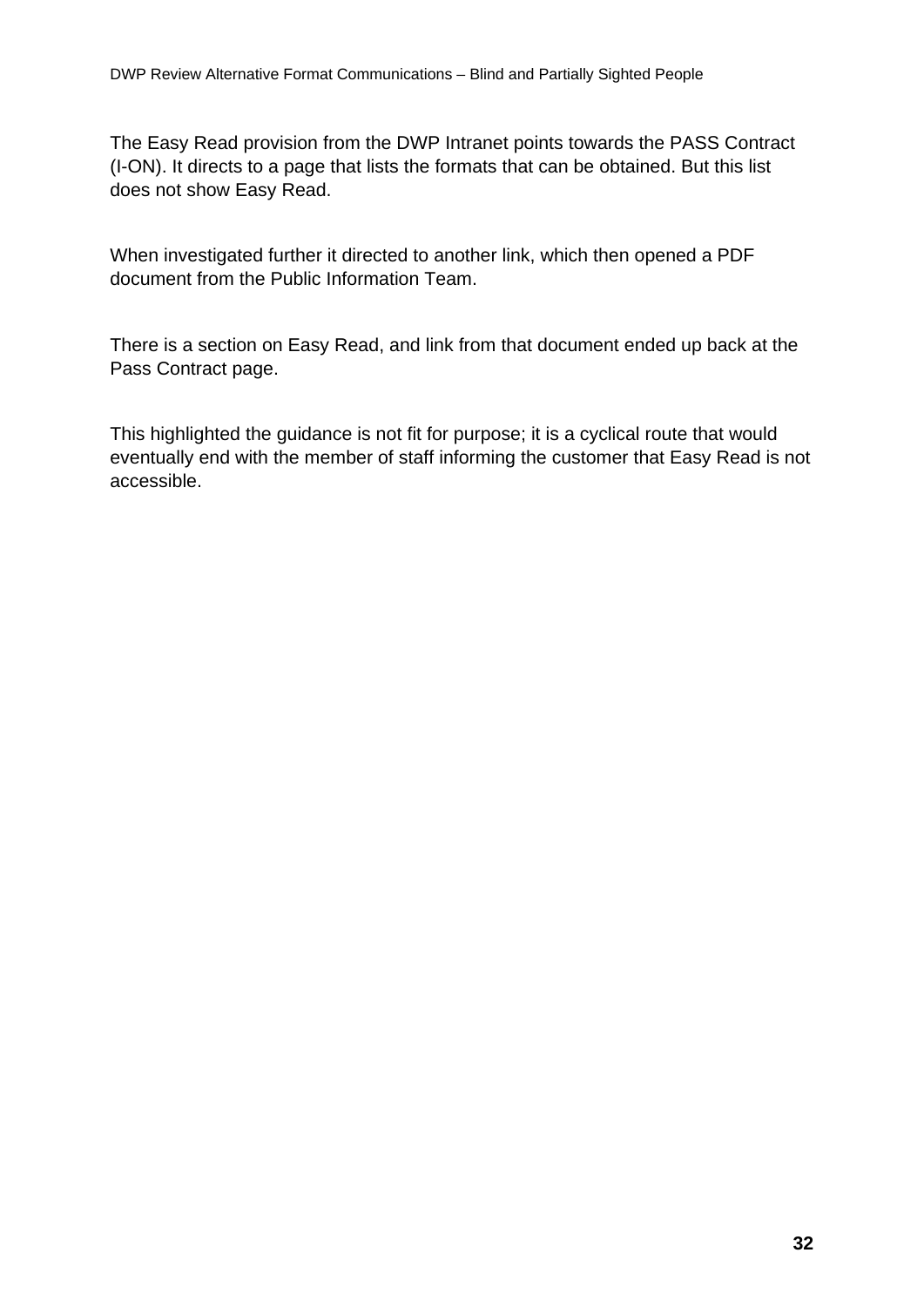# <span id="page-32-0"></span>Annex 5: Types of Alternative Formats

## Screen reader

A screen reader is a specialised type of software that converts electronic text to speech and outputs it to headphones, speakers or refreshable Braille devices, in line with user preference.

Screen readers utilise an accessibility API (a software "hook") to access either a web browser and the web content it renders or a computer's operating system, which in turn communicates with certain computer software.

## Screen magnifiers

A screen magnifier is software that interacts with a computer to present enlarged screen content.

## Speech recognition software

Speech recognition software allows people to operate their computer and enter data using voice rather than a mouse or a keyboard.

## Text-to-speech (TTS) software

Text-to-speech software converts written text such as, text files, web pages, PDFs and emails into audio files that can play on a wide range of devices, such as computers, MP3 players, iPods and CD players.

## Optical character recognition (OCR) software

OCR software takes scanned text and converts the scanned image into an electronic text file, which can be saved and edited.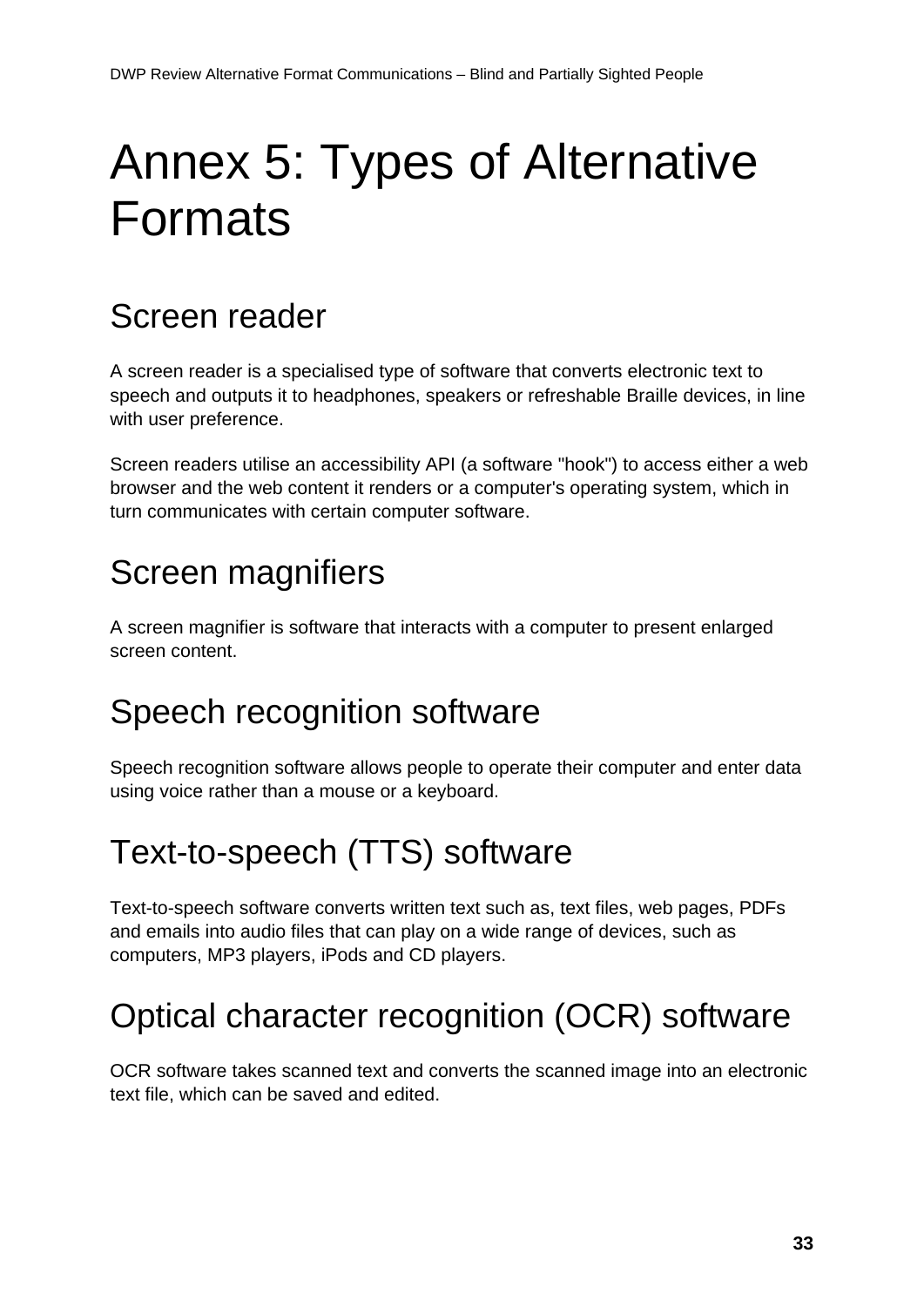## Large monitors

Large monitors make on-screen reading easier by providing more space on-screen, for people to manage preferences in their operating systems for how certain elements are displayed.

## Closed circuit television (CCTV)

CCTVs are stationary standalone devices that use cameras to magnify large format printed materials and objects. The materials are inserted into a shelf in the device, which displays the magnified images on-screen.

## Hand held electronic magnifiers

Hand held electronic magnifiers work in a similar way to CCTVs, are standalone devices but unlike CCTVs, they are smaller and are laid flat on objects to magnify smaller items or pieces of text.

## Dictation devices and transcription

Dictation devices allow people to record meetings or take notes that can be transcribed from the recording made. Most devices are standalone and require human translation, although there are some devices that have integrated or bolt-on translators, but the output is not always accurate so human review is still required.

## **Scanners**

Scanners convert images from printed material to a computer file. The type of scanner used in the context of assistive technology is a flatbed scanner, which scans at a high resolution and can be accessed by a wide range of other assistive technology devices.

## Standalone reading machines

Standalone reading machines integrate a scanner, optical character recognition software (OCR), and speech software and functions without the need for a computer. Users place printed material or an object that they would like to read into the device, which scans it, coverts it into text and then reads the text out loud.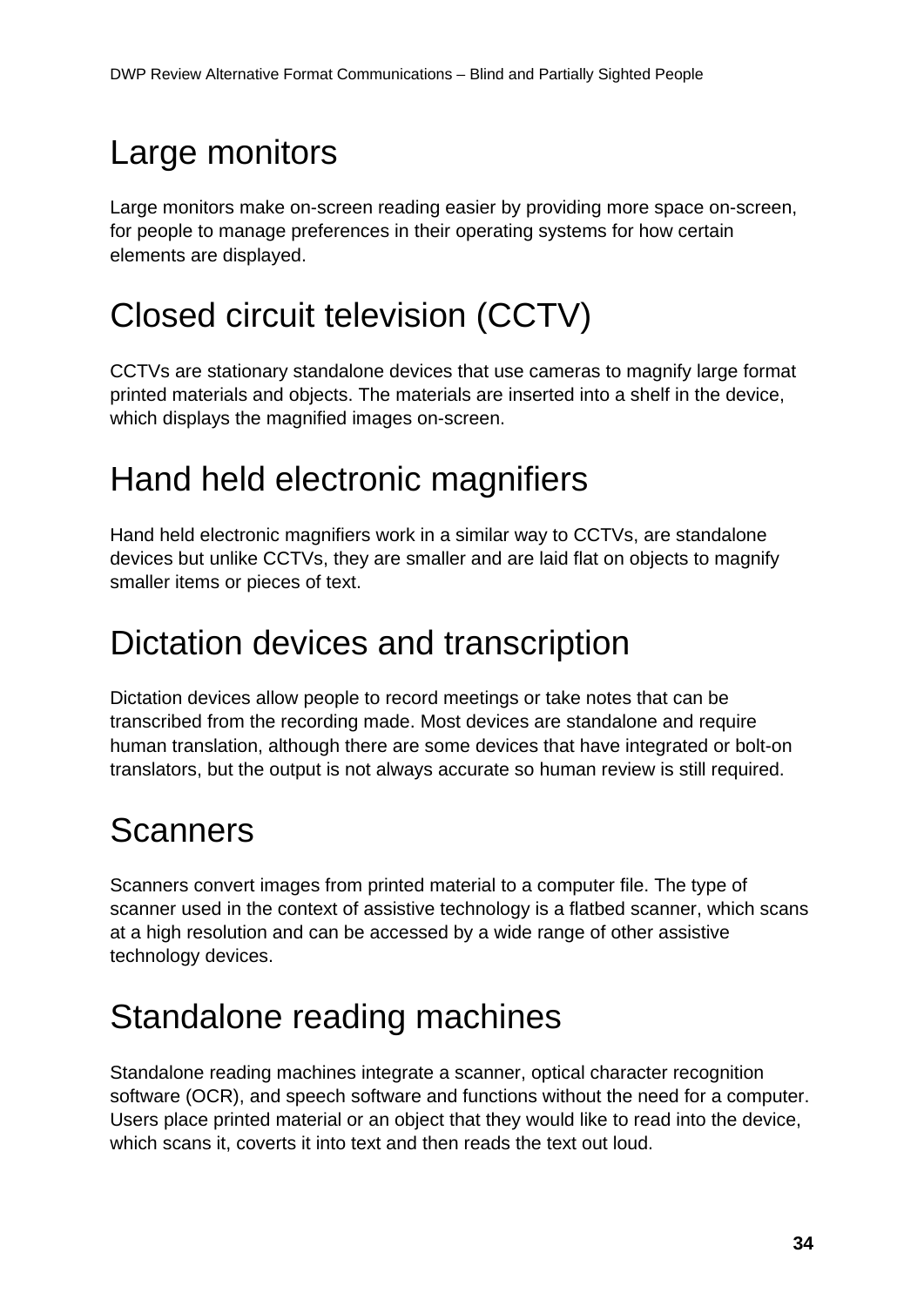## Fusers and swell paper

Fusers are used to produce tactile printed materials, such as diagrams and maps, on especially designed swell paper.

## Braille technology

There are several different types of devices that utilise Braille technology and provide discrete outcomes based on user needs.

### **Refreshable Braille displays**

Refreshable Braille displays are electronic devices that connect to computers and produce tactile Braille output from what is on-screen.

### **Braille note takers**

Braille note takers are mobile devices that use either a Braille or QWERTY keyboard for input and voice and/or refreshable Braille for output. They also use a variety of methods to connect to and transfer information to and from other devices.

### **Braille embossers**

Braille embossers are specialised printers that produce Braille embossed documents. They use Braille translation software to convert electronic documents into Braille before printing.

### **Braille writers**

Braille writers can be either manual or electronic devices that are used for Braille input. Manual Braille writers produce Braille onto paper and electronic Braille writers input Braille directly into a computer.

### **Braille translation software**

Braille translation software is used in conjunction with a Braille embosser. Electronic documents are loaded into the translation software and can be edited, if necessary, before printing.

## Alternative keyboards

A standard keyboard may not be suitable for people who have low vision.